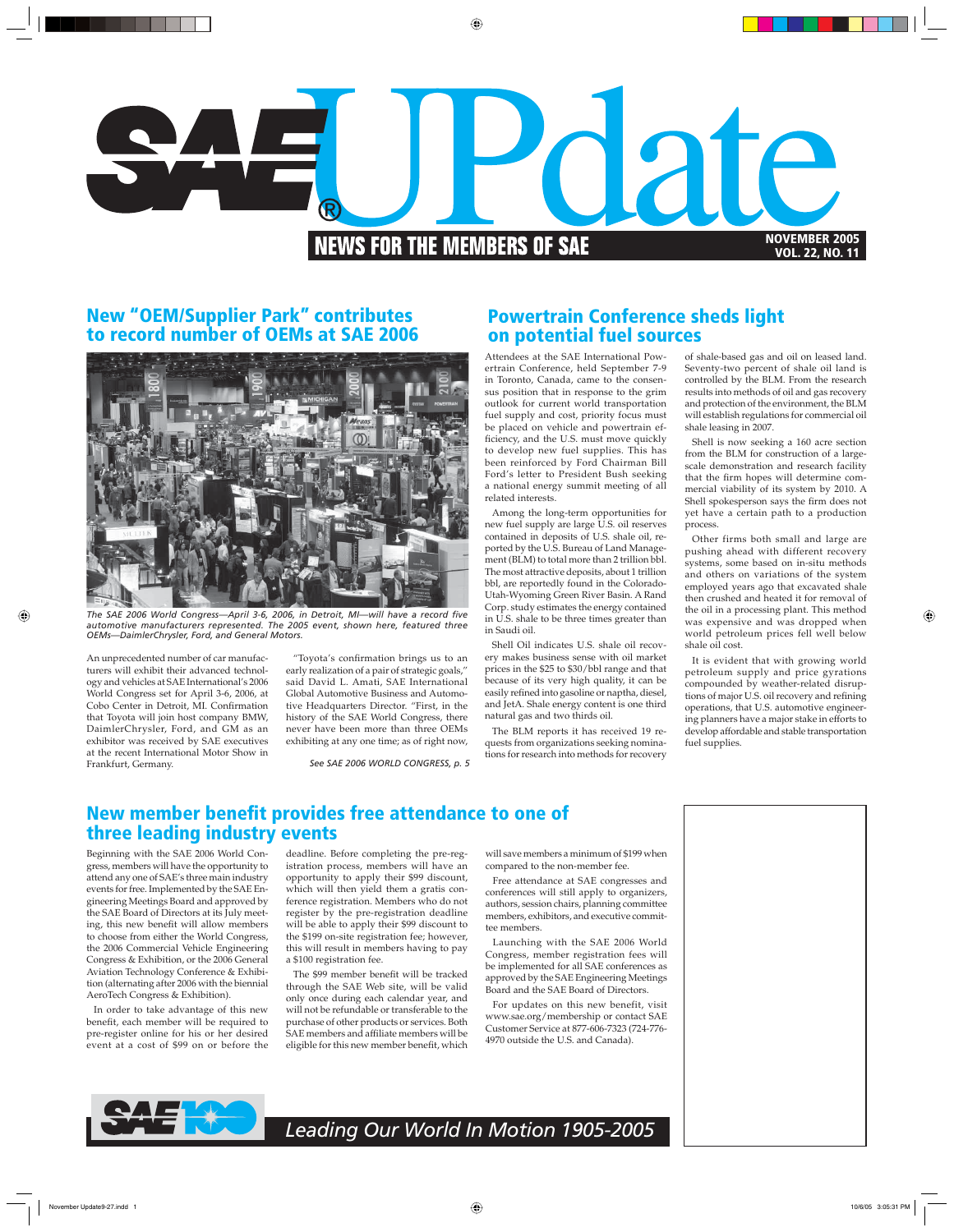#### **SAE UPDATE PAGE 2 NOVEMBER 2005**

# **EDITORIAL**

# **2006 Congress taking shape**

With the news that a record five Automotive OEMs will be represented at SAE's 2006 World Congress, enthusiasm for the April 3-6 event is at an unusual high for this time of year. With host company BMW and Toyota joining DaimlerChrysler, Ford, and General Motors as exhibitors all indications point to the 2006 edition of Congress being improved and expanded over previous years.

The theme of next year's event—"Driving Innovation Through Partnerships"—is one that is becoming increasingly important in the automotive industry. SAE 2006 World Congress General Chairperson Dr. Burkhard Göschel stressed that in his keynote address at the 2005 SAE Congress and provided a glimpse of what to expect at the 2006 event.

 "Partnerships provide the required freedom to set [global] standards in our fields of core competence," said Göschel. "We focus corporate resources on fields of development that contribute to strengthening the brand and differentiating it from the competitors. Partnerships offer us access to further innovations and provide the opportunity to rapidly integrate them into our vehicle concepts."

The importance placed on partnerships at the event is visibly evident through the addition of the "OEM/Supplier Park." The concept, which surrounds the booth of each automotive OEM with its major suppliers, is paying immediate dividends through increased exhibitor interest.

More than half of the exhibit space is already sold, with Aisin, DuPont, FEV Engine Technology, IAV Automotive Engineering, Kolbenschmidt Pierburg, and Motorola also already committed.

"The SAE Congress and Exhibition was a great avenue for us to introduce our total powertrain capabilities and expertise to the North American market," Paul Klapproth, Director of Communications and Marketing, Kolbenschmidt Pierburg, said of the 2005 event. "This successful introduction was a useful tool in initiating discussions to further develop our business in this market."

The 2006 technical session program is also off to a fast start, with more than 2300 technical paper abstracts received. After a peer review process, final selections will begin being posted to the SAE Web site in November.

Host company BMW identified target technology areas for the papers to address, including hydrogen internal-combustion engines and hydrogen car design, nanotechnology for automotive applications, advanced production technologies, and mechatronics.

More than 800 of the 2300 abstracts were offered in two general areas: materials and body engineering. The remaining 1500 submissions deal with advanced electronics, propulsion, and materials; emission-control, chassis, and military vehicle technology; safety; and environmental sustainability.

The 2005 Congress attracted close to 36,000 delegates from 47 countries, and preliminary indications suggest that the 2006 event will draw similar attention.

As SAE 2006 World Congress approaches, look for more Congress-related news and information in *SAE UPdate*.

Whatthe R. Mayh

# **MESSAGE FROM THE PRESIDENT**

## **Building relationships across borders**

So far this year, I have had the opportunity to visit six overseas countries. Each visit resulted in extremely important contacts for SAE at the highest levels of government, academia, and industry. From the Moscow Aviation Institute and meeting with the Chairman of Autovaz in Russia to meetings with the South Africa Auto Component and Car Manufacturers Association, I have been impressed with the willingness of these individuals to meet with SAE and the high level of respect given.

But the importance of these trips really struck home when we visited Japan and Korea in August. Two very significant events happened on this trip that provided me with a vision for technical trends worldwide. The first was in Japan.

SAE International has had a long and close relationship with JSAE (SAE of Japan). We had numerous meetings with key individuals (including the Chairman of Toyota, Dr. Shoichiro Toyoda), all of whom expressed a deep willingness to harmonize standards together. JSAE assigned one of its experts to work with our experts on choosing standards on which to commonize. I advised the JSAE leadership that this was one of my focus areas, and that I would personally follow up with the team assigned to this initiative. I believe it is the responsibility of engineers and engineering societies to take leadership in this area. If we don't, then who will?

The second significant event was at the International Pacific Conference on Automotive Engineering in Korea. This was hosted by the Korean Society of Automotive Engineers (KSAE) in conjunction with a FISITA (International Federation of Automotive Engineering Societies) Board meeting. I was surprised by and impressed with the high level of participation and interest from around the world at this conference. The auto industry really is "humming" in the Asia-Pacific

region, and I had the privilege of meeting with the SAE Presidents from Indonesia, Vietnam, Japan, Korea, and Australia; senior executives from Nissan, Honda, Toyota, GM Daewoo, and Hyundai;



top university educators; governors and ministers; and presidents of companies.

Another area that also impressed me during this visit was how the Asian companies are leading the world in hybrid technology. Their designs are state-of-theart, and I witnessed this firsthand. Part of the reason for this tremendous innovation seems to be the considerable involvement of industry and government leaders in joint efforts with the universities to develop multiple solutions.

It was very clear to me that business is all about relationships, and it is vitally important to stay connected with all of the key players. I was very pleased that SAE was an active participant in this important conference.

SAE recognizes the importance of this geographic area to the mobility industry, and I am happy to announce that the next conference will be held in 2007 and hosted by SAE. The conference name will be changed to the Asia Pacific Automotive Engineering Conference. SAE staff members are working on verifying the location of this event, and these details will be posted on the SAE Web site (www.sae.org) as soon as they are confirmed.

As always, I am interested in hearing your feedback. Please e-mail me at trobertson@sae.org to share your thoughts on the content of this article.

Ted Robertser



Published by the Society of Automotive Engineers to enhance communications with and among members on nontechnical issues. Members living outside North America have access to the issue via the SAE Web site.

**J. E. "Ted" Robertson, PE,** President

Raymond A. Morris, Executive Vice President and Chief Operating Officer

**Antenor R. Willems,** Executive Director

**Matthew R. Monaghan,** Editor

SAE UPdate (ISSN 0742-972X) is edited and published monthly under the auspices of the SAE Publication Committee at the offices of the Society of Automotive Engineers, Inc., 400 Commonwealth Dr., Warrendale, PA 15096-0001, USA, phone: 724-776-4841, fax: 724-776-9765, Web site: www.sae.org. Periodical rate postage paid at Warrendale, PA, and additional entrypoint. POSTMASTER: Send address changes to above address. Subscription rate is \$5, included in the annual membership dues.

SAE is not responsible for the accuracy of information contained in the advertising sections of this publication. Readers should independently evaluate the accuracy of the material and rely on that evaluation.

Copyright © 2005 Society of Automotive Engineers, Inc.







# **SAE** International

Leading Our World In Motion . 1905-2005

# **Renew your membership before October 31**

Check your SAE membership card. If you have an expiration date of October 31, now is the time to take action and renew for 2005. If you have not already done so, here are your options:

**Automatic renewal:** This feature is perfect if you do not want to receive membership renewal reminders every year. You give authorization for SAE to charge your credit card each year at renewal time and we renew your membership automatically. Plus, you will save \$10 on your membership dues every year you are in the Automatic Membership Renewal Program.

**Renew online:** This is a fast, easy way to renew, and you save money, too. Reduce your dues from \$90 to \$85 by renewing on the SAE Web site at www.sae.org/renew. Payments online are by credit card only, and VISA, MasterCard, American Express, and Discover are accepted. To

ensure your privacy, your membership renewal will be processed on our secure server. You will need your login ID and password. Call 724-776-4970 or e-mail customerservice@sae.org for ID and password help.

**Renew by mail:** If you have not yet received a renewal notice in the mail, call 877-606-7323 to request one. Complete your membership renewal form and mail it along with payment—either credit card or check—in the envelope we provide.

**Renew by phone:** Call 877-606-7323, or 724-776-4970 outside the U.S. and Canada, and an SAE Customer Service Representative will assist you.

**Renew by fax:** Fax your completed form and credit card payment information to 724-776-0790. To prevent duplicate charges, please refrain from also mailing the completed form to headquarters.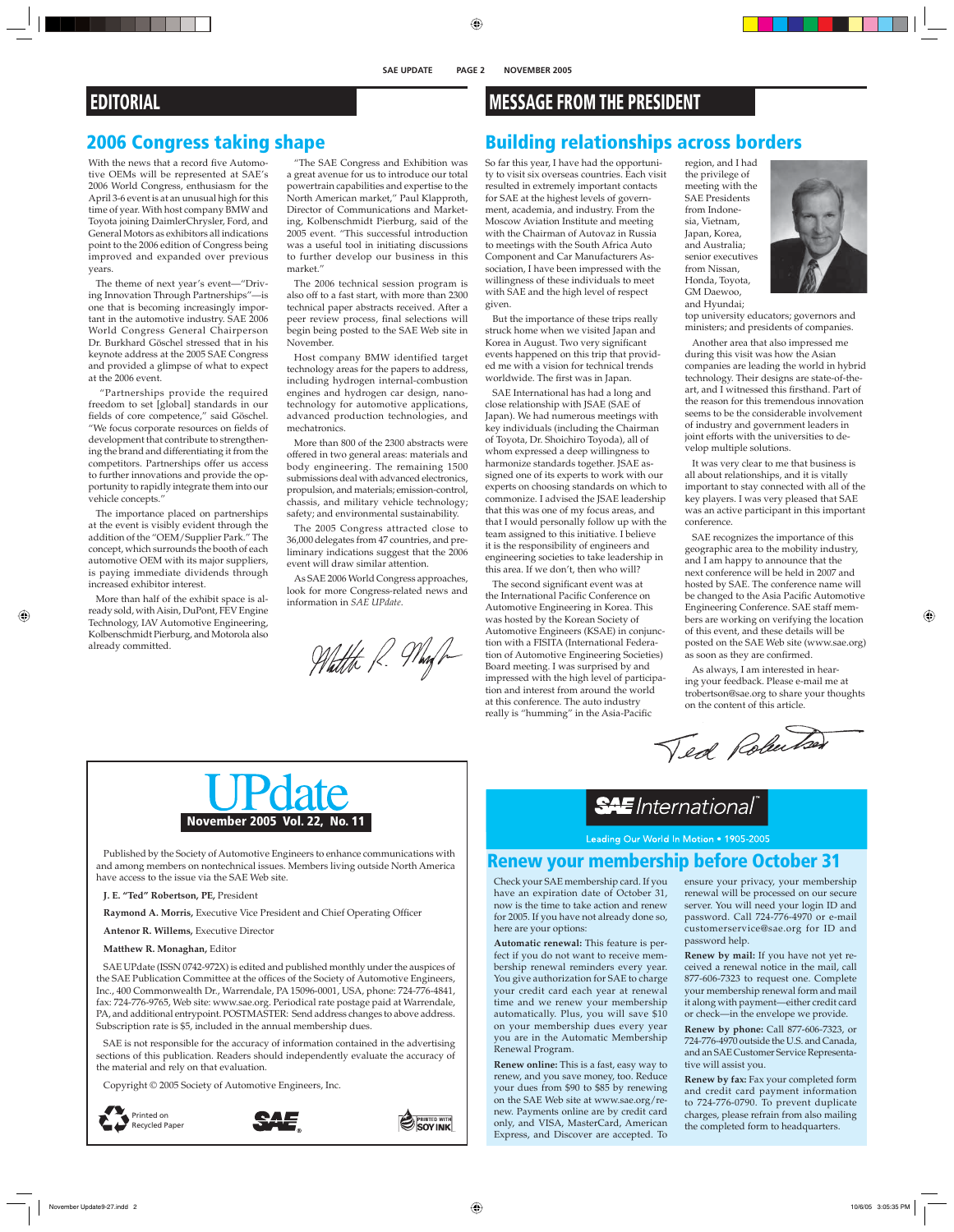# **COMMERCIAL VEHICLE VIEWPOINT**

# **An exciting/productive first year**

This is one of an ongoing series of communications that I am sharing with you as one of the leaders in the commercial vehicle sector of SAE.

It has been one year since I was elected to serve as SAE Commercial Vehicle Vice President. During that time, I have been fortunate to meet many of you involved with SAE, making new friends and business acquaintances. As an engineer and as a Caterpillar Vice President, I have a great deal of interaction with engineers who design our earthmoving and engine products. This exposure, along with interactions with other engineers throughout the commercial vehicle industry, provides a strong basis for strategic input to SAE.

There have been numerous highlights for me during the last year, but perhaps nothing topped early June when Caterpillar was proud to host more than 1000 students representing more than 100 teams who competed in the SAE Mini Baja 100 competition at Caterpillar's Tinaja Hills Training Center near Tucson, AZ. I know all of the teams worked long and hard to design and build their cars, and it was great to see how SAE gives these students the opportunity to apply what they learn in the classroom in such a competitive, real-world atmosphere.

We certainly think our facility was an ideal location for this fantastic event, and I hope the participants and everyone who visited with us during the Mini Baja 100 had a great time competing and getting to see and learn firsthand about Caterpillar and the products we make.

#### **People and Technology Making a Difference**

Earlier this year, I wrote to you about my belief that there is a need for professional societies and that SAE is ideally positioned to play a leadership role for the commercial vehicle industry. This leadership involves more than just the design

of vehicles. For example, recently, the attention of the world has focused on the Gulf Coast region of the United States as Hurricane

Katrina and Hurricane Rita have

caused widespread damage and destruction in this area. As an organization, SAE has helped raise funds for hurricane relief, most recently as part of an event at the Texas Motor Speedway. I am also certain the SAE members individually have contributed to hurricane relief efforts in the communities where they work and live.

Those donations and contributions play an important role in the continuing recovery efforts for those working to rebuild their lives following these hurricanes. Machines and other technology developed by SAE members have also played a vital role in the recovery and clean-up efforts all along the Gulf Coast region.

Make your plans now for the 2005 SAE Commercial Vehicle Congress and Exhibition, which will be held in the Chicago area November 1-3. This event brings together both the truck and off-highway sectors under one roof to discuss and display technology and future challenges of the industry. More than 3200 engineers and practitioners will network and learn together during the week. Volvo Truck North America is the lead for this year's event and has done an outstanding job in planning and preparation.

In closing, I remain willing and excited to hear from our members and will commit to making SAE as critical in the next 100 years as it has been in the last 100.

Thank you for your continued support!

Mash Rifed

# **Please let us know what you think**

For the past 3½ years, SAE has been working with J.D. Power to acquire comprehensive customer feedback and to measure customer satisfaction.

The results of the 2003 and 2004 surveys were positive. More than 76% of the respondents were either satisfied or very satisfied, and 92% intended to renew their membership. Equally as important, a number of improvement opportunities were identified as a result of the surveys. The Strategic Planning Committee has reviewed the surveys, and together with SAE staff has devised plans and actions to address those areas that needed to be improved.

Members are asked to complete the electronic survey they will be receiving in October. The feedback generated by these surveys allows SAE decision-makers and staff to ensure that all of your objectives are met.

Compared to other surveys J.D. Power has done, SAE has achieved a very acceptable rate of return; however, all members are strongly encouraged to complete the questionnaire so a better understanding of improvement opportunities can be attained.



# **ARI CONNECTION**

# **Where have all the experts gone?**

When was the last time you went to find the answer to a question from Joe Doaks, only to find out he has retired? And not only that, he took his experience and expertise with him when he left. Your company is undergoing cost and headcount reductions, so you try not to replace the departed. But now, the knowledge deficit. What's a company to do? Since misery loves company, take comfort in knowing that you are not the only organization experiencing similar problems in today's marketplace.

As a matter of fact, the Bureau of Labor and Statistics forecasts a shortage of 10 million skilled workers across the U.S. in the next five years due to baby boomer retirement. This translates into a shortage of 30-million workers in the next 15 years. Companies need to re-think how they do business and prepare for this type of shortage. Here is the good news; ARi is positioned to play a key role in keeping the industry going by gathering these lost resources and redirecting them where they are needed to help companies like yours.

ARi now has 50 registered consultants and more than 200 areas of expertise with more than 21 successful industry projects. Clients and potential clients continue to be impressed with the depth and breadth of ARi's expertise and quality personnel. Here are just a few of the areas available:

• Ferrous and non-ferrous metals, plastics, and ceramics

- Alternative fuels and hybrids
- Engines and energy systems
- Geometric dimensioning and tolerancing
- Electronic module and subsystem design
- Hybrid systems.

With our SAE International affiliation and only a year-and-a-half under our belts, ARi is already receiving strong support from the industry. Dave Cole says, "The auto industry will be affected dramatically by this trend of boomer retirements. One important way we can deal with the expected significant shortage of skilled people is by facilitating the connection between industry retirees and automotive manufacturers and suppliers with technical personnel needs. In this context, ARi is an important part of SAE. I believe ARi is off to an excellent start with its outstanding leadership team. Its role will grow exponentially as the boomer crisis accelerates."

Bob Mull adds, "ARi offers an efficient means of connecting the needs of the OEMs and suppliers with available people resources. This is a great opportunity for fast and efficient matching of people to needs."

By the way, we know where to find Joe Doaks; he's working for us.

Managing Director Neil Schilke

**\$**

**\$**

**\$**

**\$**

**\$**

**SAE**International

# **SAE MEMBER BENEFITS \$**

**\$ \$**

#### **Michigan and Indiana SAE Members…**

**\$** You are entitled to discounted auto and home insurance premiums with Citizens Insurance Company!

These group discounts are *exclusive* to SAE members in Michigan and Indiana through the administrator, Hartland Insurance Group and your local Citizens or Hanover Insurance Agents.

To find your local agent for a quote, please visit **www.allmerica.com**



**\$**



Or, contact Hartland Insurance Group Phone: **(800) 682-6881** Request-A-Quote: **www.hartlandinsurancegroup.com**

Policies underwritten by Allmerica Financial Alliance Insurance Company, Allmerica Financial Benefit Insurance Company, Citizens<br>Insurance Company of America, Citizens Insurance Company of Illinois, Citizens Insurance Comp program is based upon group membership and company underwriting guidelines.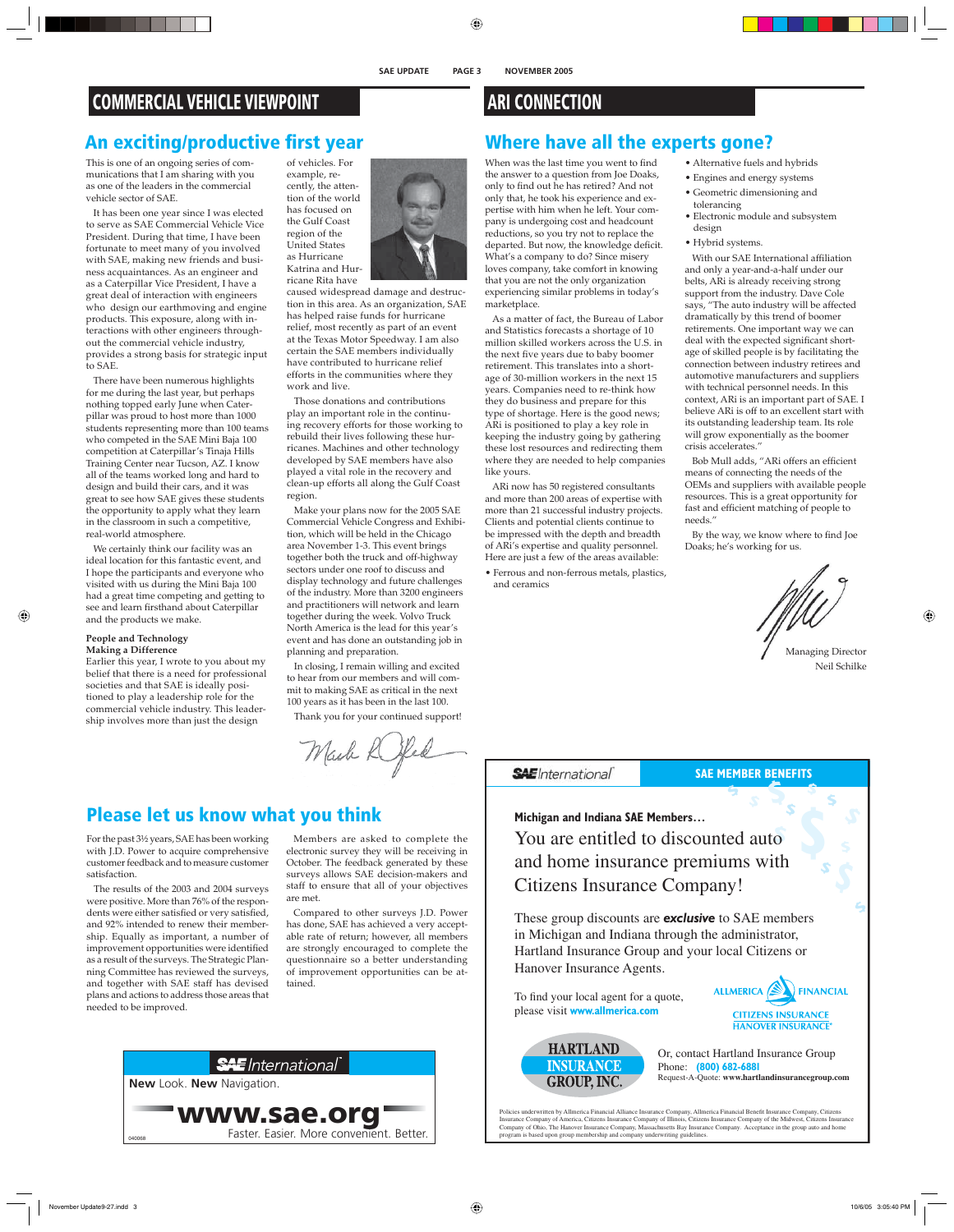#### **SAE UPDATE PAGE 4 NOVEMBER 2005**

# **SAE WORLD CONGRESS**

# **EMB looks to '06 World Congress**

It is my pleasure to be the Engineering Meetings Board (EMB) Chair. I follow a long line of excellent EMB Chairs and members. With their counsel and your commitment, I hope to live up to their accomplishments.

The EMB is one of the operating boards reporting to the SAE Board of Directors. We have the awesome responsibility to provide continuing professional development programs in the form of seminars, conferences, symposia, and other educational activities for the membership. My vision for the EMB is simple: Governance to ensure high quality and relevant programs for engineering professionals.

The SAE World Congress, our flagship automotive event, has been undergoing a transformation. You have seen the addition of management and business panels in the Technology and Innovation Theaters and other exciting features. For 2006, you will

see this continue, as well as new elements to improve the SAE World Congress.

The technical program is the heart and soul of the event. How can it not be? Hundreds of authors and organizers work countless hours to make it the success that it is. In this column, and in future articles, you will get a taste of technologies showcased at the SAE World Congress. I hope these will inspire you to not only attend the sessions but also seek out these technologies on the exhibit show floor. We have made a concerted effort to bring these companies together for your benefit.

Please bookmark the SAE World Congress Web page (www.sae.org/congress) and visit often to see the new and exciting things planned for 2006.

> Dr. David Cameron General Motors Corp. Chairman Engineering Meetings Board

#### **Alternative-fuel research growing in importance**

Fuel demand for sustaining the transport sector has grown several fold in the last decade, and this rate of growth is further expected to grow and put additional pressure on the environment and create a shortage of petroleum fuels worldwide.

By 2050, world population will be 8-10 billion, with 80% of people living in urban areas with an average income between \$15,000 and \$25,000. The energy demand in 2050 will be 2-3 times that of the present demand per capita. The challenge for various countries is to follow a flat trajectory of growth in fuel demand. Several fuels have to be considered in order to undertake import substitution for diesel and other petroleum fuels. No single fuel can sustain the transport sector in the foreseeable future. Some of these fuels are discussed below briefly.

**Compressed natural gas (CNG):** CNG is a fuel that is available in abundance and is an under-utilized resource of transportation fuel, which can be tapped for sustaining transport in several major cities of the world. CNG needs a separate distribution network involving pipelines and filling stations, which are capital intensive. The economic viability of this fuel is possible when a large number of vehicles use this fuel for a given transport system. However, there are serious concerns related to emission of fine-particulates and their adverse health effects, which need to be investigated thoroughly.

Liquefied petroleum gas (LPG): LPG is a very successful transport fuel in several countries around the world. It is quite popular and is widely used as a transport fuel, especially in small urban centers and semi-urban areas.

**Biodiesel:** This is a bio-oils based, carbonneutral fuel produced in farms that has the potential of partially substituting mineral diesel. A host of vegetable oils (edible and non-edible) are grown in different regions of the world; hence, the biodiesel program should be based on the locally available surplus vegetable oils in that particular agro-climatic region. The existing distribution network of diesel can be used for this fuel, and in fact biodiesel can be blended with petro-diesel at the fuel storage depot. Localized production of biodiesel will eliminate fuel transportation-related costs and will strengthen the agriculture-based economies.

**Gas To Liquid (GTL):** GTL technology can be used for production of liquid fuels (such as

diesel) from natural gas. Use of this technology makes sense in the current environment, if there is "stranded" gas. This technology can also be used for production of liquid fuels from biogas, but there are significant challenges. Extremely high quality diesel with 75-80 cetane number, zero sulphur and aromatics, odorless, colorless, non-toxic, and biodegradable fuel can be produced using this technology. The product will deliver emissions benefits, for pure and blended fuel, and its performance is well established for existing engine technology. GTL fuel has clear benefits over conventional diesel in NOx and SO2, and is neutral on CO2.

For the past several years, the SAE World Congress has been featuring at least one full-day session on alternative fuels for compression ignition (CI) engines. Several interesting papers covering different aspects of using alternative fuels for CI engines have been presented in the past. These alternative fuels include natural gas (CNG as well as LNG), LPG, Di-Methyl Ether (DME), Emulsified Fuels, Oxygenates fuels, Biofuels such as Biodiesel, straight vegetable oils, primary alcohols (Methanol and Ethanol), Hydrogen, and GTL fuel.

The 2006 World Congress has several interesting articles in store. Sixteen paper offers have been received covering a wide range of topics including:

• Onboard fuel classifier for adaptive engine control system

• Mustard-seed-driven off-highway engine performance and emission control

• Multi-zone modeling of oxygenated fuels for CI engines

• Development of DME engines for heavyduty trucks

• Dual-fuelling of engines with biodiesel and LPG, and

• Combustion and emission of biodiesel operated engine.

Papers contributed to this session are being received from the U.S., India, Italy, South Korea, Japan, United Kingdom, Finland, and China, reflecting the amount of research worldwide in the area of alternative fuels.

The session is being organized by Prof. Gregory Thompson of West Virginia University and Prof. Avinash Kumar Agarwal of Indian Institute of Technology in Kanpur, India.

# **SAE CENTENNIAL**

## **Special centennial issue of magazines published**

The October issues of *Automotive Engineering International (AEI)*, *Aerospace Engineering*, and *SAE Off-Highway Engineering* are accompanied by a special SAE International Centennial Issue, SAE 100 Future Look, featuring contributions from top industry executives on the technologies of the future.

This historical keepsake edition includes more than 75 "SAE 100 Future Look" articles by the industry's top global executives. The special "Future Look" guest editorials have been running in all three magazines since October 2004.

The centennial issue includes such contributions from: Mark Perlick, Vice President, Technology, BorgWarner; Robert T. Alexander, Vice President, Alcoa; George Hamilton, President, Dow Automotive; J.T. Battenberg III, former President, CEO, and Chairman, Delphi; Dr. Akihiko Saito, Executive Vice President, Toyota Motor Corp.; Paul Vikner, President and CEO, Mack Trucks, Inc.; Ian Walsh, Vice President and General Manager, Lycoming Engines; Thomas G. Stephens, Group Vice President, GM Powertrain; and Jim Cashman, President and CEO, Ansys.

Automotive-related subjects include articles on the futures of motorsports, plastics,

## **Detroit Section event celebrates SAE's 100th anniversary**

SAE's Detroit section celebrated the society's 100th anniversary at a special event August 20. More than 350 attendees gathered at the Pontiac Silverdome for a celebration that included an enormous birthday cake featuring the SAE 100 logo.

Eaton manned a "ride-and-drive," in which members could test drive a number

*Silverdome.* 

diesels, testing, powertrain technology, safety, telematics, interiors, drivetrains, and emissions. Aerospace-related articles include looks at the future of military aviation, commercial aerospace, defense electronics, and turbine technologies. Off-Highway-related articles cover the future of agricultural technologies, advanced computing, construction equipment, electronically networked systems, hydraulics, and more.

"So much more is on the mobility engineering horizon, and so many achievements have yet to be dreamed of, executed, and realized," writes SAE Executive Vice President Raymond A. Morris in the issue's "Focus" article. "SAE will be here to represent transportation engineers, serve the mobility industry, and thereby enhance the global population's standard of living for centuries to come."

Mailed to the circulations of all three SAE magazines, the special centennial issue will also be available at many of this fall's SAE events such as the Powertrain and Fluid Systems Conference and Exhibition, the Aerotech Congress and Exhibition, and the Commercial Vehicle Congress and Exhibition.

of special vehicles on two courses set up in the Silverdome. Shuttles also ran from the celebration to the 11th annual Woodward Dream Cruise, the largest car celebration in the nation. The cruise featured 40,000 muscle cars, street rods, and custom, collector, and special-interest vehicles.

 *SAE's Detroit section celebrated the society's centennial in conjunction with the Woodward Dream Cruise. One of the event's sponsors, Eaton, hosted a "ride-and-drive" at the Pontiac* 

## **Become a Company Representative**

Help spread information about the benefits of SAE by becoming a Company Representative at your workplace. Company Reps are SAE ambassadors who serve as information resources for SAE members and nonmembers. Receive important SAE information first and be responsible for signing up new members, routing timely SAE notices, supplying necessary forms, and answering questions that your co-workers may have about SAE programs and activities. Company Reps receive early SAE news appropriate to their industry, as well as up-to-date membership materials to help them spread the word.

If you'd like to serve as a Company Rep at your work site, call 724-772-7138, fax 724-776- 3393, or e-mail companyrep@sae.org.

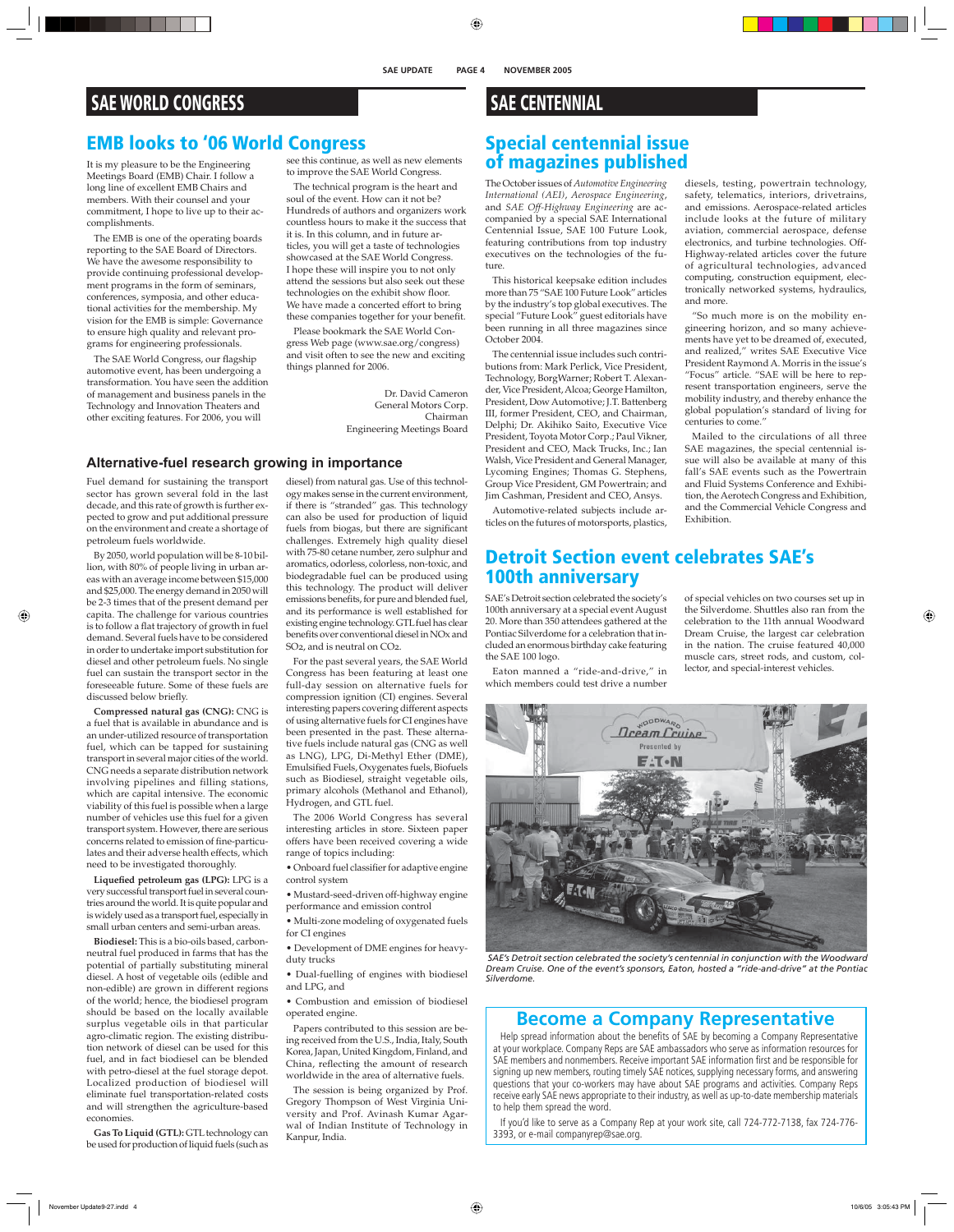# **COMMITTEES & STANDARDS**

## **G-10 holds summer meeting in Washington, D.C.**

Aerospace Behavioral Engineering Technology (ABET) Committee G-10 held its summer meeting August 8-12, 2005, in Washington, D.C. The group of 60 members focused its efforts on documents related to charting, flight deck design, airborne laser systems, realistic training, and unmanned aircraft (UA).

G-10 recently formed a new subcommittee on UA with a focus on human factors. The group came to SAE because SAE was seen as the best fit for it to develop standards in a timely manner. The UA subcommittee has begun developing its first document.

G-10 has recently published the following documents:

• **ARP5293**—Safety Considerations for Lasers Projected in the Navigable Airspace • **ARP5589**—Human Engineering Considerations for Design and Implementation of Perspective Flight Guidance Displays.

G-10 is focusing its efforts on the development of the following documents:

• **ARP5056**—Flight Deck Design Process

• **ARD50105**—Human Engineering Issues

for Enhanced Synthetic Vision Systems

• **ARP5598**—Laser Visual Interference—Pilot Operational Procedures

• **ARP5289A**—Electronic Aeronautical Symbols

• **ARP5814**—Pilot Training for Traffic Alert and Collision Avoidance Systems.

The next meeting of G-10 is scheduled for February 2006 in the Orlando, FL, area.

G-10 holds meetings twice a year. For information on any of these projects or to participate on this committee, please contact Becky Lemon at 724-772-4083 or lemon@sae.org.

#### The Dodge Viper not only has power under the hood, but "SAE J1349 Certified Power" to add to its list of credentials.

The 2006 Viper's engine was certified through SAE International's Engine Power Test Code—Engine Power and Torque Certification (J1349). The Viper's engine has been certified at 510 hp (380 kW) at 5600 rpm.

**Dodge Viper engine receives SAE horsepower certification** 

In addition to DaimlerChrysler's Dodge Viper, engines from General Motors vehicles also have been certified.

Engine certification is based on a series of self-certification tests conducted by the manufacturer that are witnessed and verified by an SAE-qualified observer. The

procedure for certification is outlined in SAE's standard J2723; the actual horsepower testing procedure is described in J1349. Engine manufacturers are free to cite power and torque figures derived from testing conducted outside the scope of the SAE standards, but in those cases they may not claim those figures are "SAE J1349 Certified Power."

Nine other engines have been certified under SAE J1349, including the 2006 Chevrolet Corvette Z06, 2006 Cadillac XLR-V, and the 2006 Pontiac G6. The full list of certified engines can be accessed by visiting www. sae.org/certifiedpower.



The 2006 Dodge Viper has been certified under SAE standard J1349 to achieve 510 hp *(380 kW).* 

# **SAE International and ZVEI agree to develop common automotive standard**

A more efficient qualification process will be one of the benefits when SAE International and ZVEI—the German Electrical and Electronic Manufacturers' Association—develop a new qualification standard for semiconductors.

When finalized, the "Robustness Validation" standard should aid in discovering the physical limits of semiconductors used in automotive applications and will form the basis of risk analysis. In addition to determining a product's true robustness, the validation methods may allow engineers to determine acceleration factors, as well as address shortcomings in the design and/ or manufacturing of the device. Experts believe this standard will increase automotive electronic systems' quality levels and

reliability; the result could be reduced warranty costs.

"We are pleased to be partnering with the German Electrical and Electronic Manufacturers' Association to develop this important standard," said Raymond A. Morris, Executive Vice President and Chief Operating Officer of SAE International. "Such collaboration results in increased reliability for the consumer, as well as cost savings and improved efficiency for the global automotive industry."

As an initial step toward collaboration on this standard, a Memorandum of Understanding between SAE International and ZVEI recently was signed.

# **SAE International to certify vehicle air conditioners for environmental performance**

While a certification program is currently available to test for leak tightness of motor vehicle air conditioners—SAE J-2727—a certification of energy efficiency will be available as soon as an SAE technical standard is approved in 2006. SAE certification will carry the acronym "I-MAC" in reference to Improved Mobile Air Conditioning.

"I-MAC certification will reward manufacturers for technical innovation that saves fuel, improves reliability, and protects the environment for future generations," said Jack Pokrzywa, Director of SAE Automotive Headquarters Operations. "SAE International is proud to support industry in improving the environmental performance of vehicle air conditioning technology."

SAE certification supports the goals of the Mobile Air Conditioning Climate Protection Partnership to reduce refrigerant greenhouse gas emissions by at least 50% and to reduce the greenhouse gas emissions of fuel use to power air conditioning by at least 30%.

The U.S. Department of Energy's Renewable Energy Laboratory (NREL) estimates that more than 5% of gasoline used in the U.S. is for vehicle air conditioning and that refrigerant emissions contribute a comparable amount to global warming.

The J-2727 certification will be conducted in a similar manner to the Certified Power program SAE recently implemented for the automotive industry. In that program,

engine manufacturers determine horsepower from tests verified by a third-party witness to be in accordance with the SAE test standard.

The SAE I-MAC certification program will be guided by an international board of advisers, including representatives of vehicle manufacturers, component suppliers, and environmental authorities.

In order to assure successful operation of the certification process, the following experts will serve on an interim technical board:

• Stephen O. Anderson, U.S. Environmental Protection Agency

• Ward Atkinson, SAE Climate Control Technical Committee

• Denis Clodic, Ecole des Mines de Paris

• Paul Hughes, California Air Resources Board

• Rowland Hwang, Natural Resources Defense Council.

"SAE and the mobile air conditioning industry are moving forward to help protect the climate," said Ward Atkinson, Chair of the Interior Climate Control Technical Committee. "With industry and governmental collaboration, our SAE mobile air conditioning system activities have included cooperative research programs, and development of new technical standards meeting these new environmental goals."

#### *2006 SAE WORLD CONGRESS continued from p. 1*

we have five, representing North America, Europe, and Asia. In the larger sense, however, the commitment this particular group of manufacturers has made underscores the value of the SAE World Congress."

Amati regards the implementation of the "OEM/Supplier Park" concept for the SAE 2006 World Congress as a critical contributor to the early successes in obtaining exhibitor and top-tier supplier commitment. "The SAE World Congress has an unwavering focus on delivering cutting-edge technology. The automotive industry traditionally counts on SAE to be the premier event in that regard, but for 2006, the participating OEMs have put their collective stamp of approval on the concept where the auto manufacturer is surrounded by key suppliers on the exhibition floor. All of the OEMs exhibiting have expressed to me their desire to see strong support from the global suppliers in this regard," he explained. "They see the added value of an environment conducive to supporting interactive business relationships."

The SAE World Congress annually brings together OEMs, suppliers, government officials, and academic professionals from around the world to create an international forum providing value-added opportunities to exchange business and technical knowledge for advancing the passenger-car and light-truck industry. In 2005, the fourday SAE World Congress attracted 35,908 registered delegates from 47 nations globally; U.S. attendees represented 48 states.

# **SAE** International®

Leading Our World In Motion . 1905-2005

# **SAE UPdate now available online**

Current and past issues of SAE UPdate are now available online to all SAE members and student members. Files of past issues back to March 2003 are available in PDF (Portable Document Format). Adobe Acrobat is needed to view the files.

The link to UPdate will appear in several places on the SAE Web site:

- In your MyMember Info page after you log on
- On the SAE Membership page in the "Member-Only Resources" box
- On the UPdate main page at http://store.sae.org/update.htm
- On the front page of Student Central at http://students.sae.org.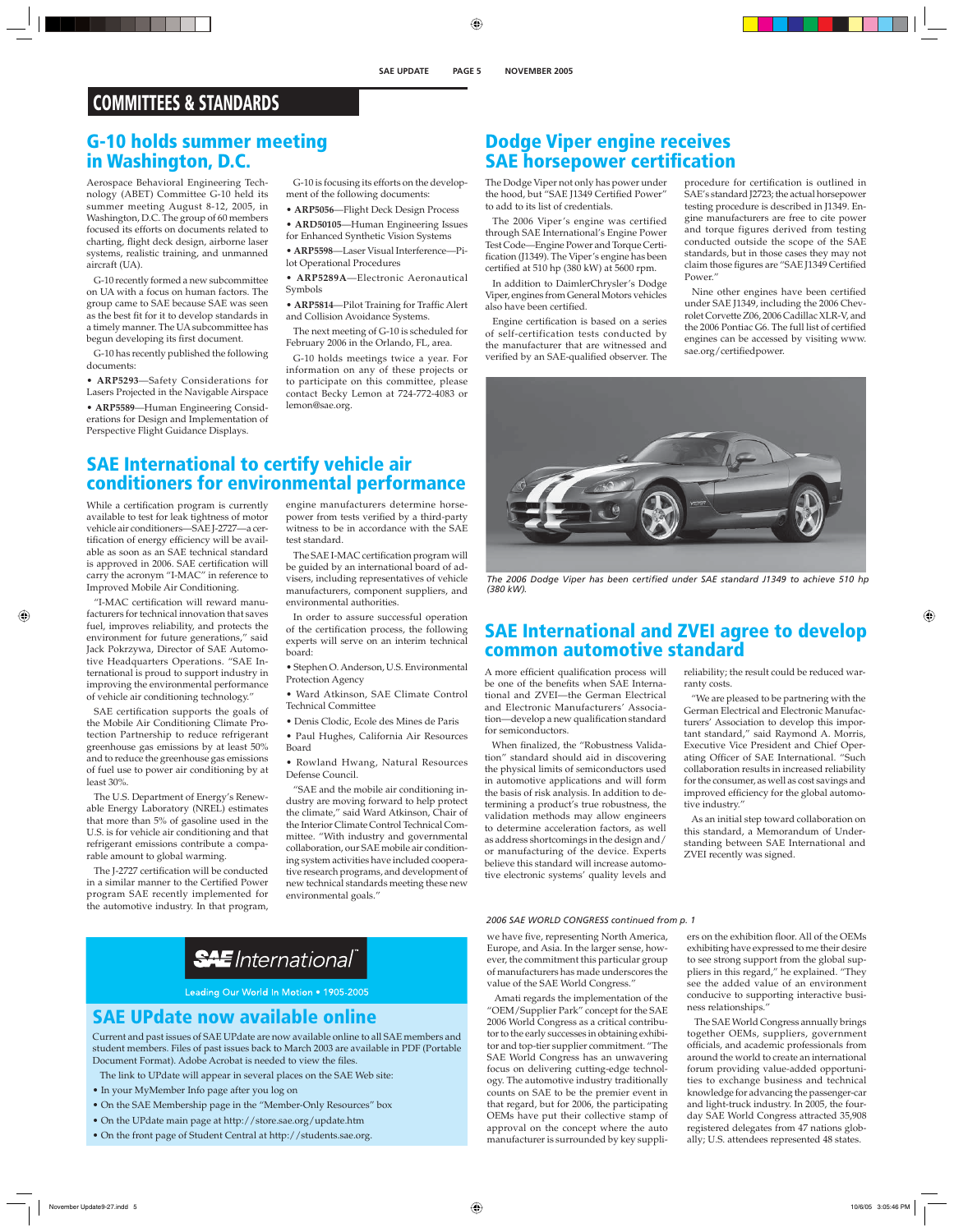# **CALL FOR AWARD NOMINATIONS**

#### **Environmental Excellence in Transportation (E2T) Award**

**Description:** This award recognizes an individual or group of individuals who through ingenuity and dedication make significant innovations in reducing the environmental impact caused by the transportation industry. These achievements may occur in motorized vehicles for land, sea, air, and space in the areas of fuels, alternative propulsion methods, fuel usage, materials, energy usage, manufacturing methods, logistics support, as well as in education, training, and improving public awareness. The key criteria for recognition are innovation, originality, demonstrated significant favorable impact on the environment, and improvement over any existing technologies, methods, and public acceptance.

**Nomination deadline:** October 15, 2005

**Submission:** Visit www.sae.org/news/ awards/list/e2t.

#### **Heinz C. Prechter Award for Automotive Excellence**

**Open to:** Students at Kettering University and University of Michigan–Ann Arbor

**Description:** This award recognizes a graduate engineering student, or team of students, from Kettering University or the University of Michigan-Ann Arbor for developing an entrepreneurial idea that will positively impact the automotive industry. The recipient(s) will receive \$10,000 in seed money to help alleviate expenses associated with the execution of their entrepreneurial idea. Applicants will be judged on the basis of the creativity, ingenuity, and practicality of the entrepreneurial idea and how it will positively impact the automotive industry.

**Nomination deadline:** October 31, 2005 **Submission:** Visit www.sae.org/news/ awards/list/prechter/.

#### **Barry D. McNutt Award for Excellence in Automotive Policy Analysis**

**Description:** This award recognizes individuals who have made outstanding contributions to the development of improved federal automotive policy. Government policy is an increasingly important and complex influence on the ability of the mobility community to serve humanity. Through this award, SAE recognizes the importance of sound policy analysis and inspires members of the mobility community in government, industry, and elsewhere to strive for excellence.

**Nomination deadline:** January 15, 2006

**Submission:** Visit www.sae.org/news/ awards/list/mcnutt/.

#### **William R. "Bill" Adam Formula SAE Grant**

#### **Open to:** Rookie Formula SAE teams

**Description:** This award provides funding to a Formula SAE rookie team to assist with the development of its project. Applicants must be registered for the competition held in Detroit, MI, at the time of application. Teams that have never competed or have not competed in the last five years are considered rookie teams.

**Application deadline:** January 15, 2006 **Submission:** Visit http://students.sae.org/ awdscholar/awards/adamfsae.

#### **William Littlewood Memorial Lecture**

**Open to:** Civil air transportation professionals

**Description:** This award provides for an annual presentation and recognizes a

distinguished leader in the field of civil air transportation. The objective of the lecture is to advance air transport engineering and to recognize those who make personal contributions to the field.

**Nomination deadline:** February 1, 2006 **Submission:** Visit www.sae.org/news/ awards/list/littlewood.

#### **Henry O. Fuchs Student Award**

**Open to:** College students working in the field of fatigue research and applications

**Description:** This award promotes the education of engineering students in the area of fatigue technology. The winning student will be required to discuss his/her work related to the field of fatigue research and applications in the form of a half-hour presentation, with time for questions and answers, at the SAE Fatigue Design and Evaluation Committee meeting in spring 2006.

**Nomination deadline:** February 28, 2006 **Submission**: Visit http://students.sae. org/awdscholar/awards/fuchs.

#### **Cliff Garrett Turbomachinery Engineering Award**

**Description:** This award promotes engineering developments and the presentation of SAE papers on turbomachinery engineering. SAE administers an annual lecture by a distinguished authority in the engineering of turbomachinery for onhighway, off-highway, and/or spacecraft and aircraft uses.

**Nomination deadline:** March 31, 2006

**Submission:** Visit www.sae.org/news/ awards/list/garret.

#### **Sid Olsen Engineering Manager Award Open to:** Off-highway professionals

**Description:** This award recognizes an outstanding engineering manager in the off-highway industry who demonstrates capabilities in field-proven products and/or services, successful protégés, development of outstanding teams, unquestioned integrity, charismatic leadership, and creation of a supportive environment allowing a customer/product focus.

**Nomination deadline:** May 1, 2006

**Submission:** Visit www.sae.org/news/ awards/list/olsen/.

#### **Clarence L. (Kelly) Johnson Aerospace**

**Vehicle Design and Development Award Open to:** Aerospace design & development engineers

**Description:** This award recognizes an individual or team that has had a distinguished career involving significant contributions in the innovative design and development of advanced aircraft and/or spacecraft. Nominations will be judged primarily for the technical value and originality of the contributions that have expanded the knowledge of aerospace engineering. **Nomination deadline:** May 1, 2006

**Submission:** Visit www.sae.org/news/ awards/list/johnson/.

#### **Franklin W. Kolk Air Transportation Progress Award**

**Open to:** Air transportation professionals **Description:** This award recognizes an individual or team for unique and outstanding contributions to air transportation and/or contributions to the work of the aerospace technical committees in developing aerospace standards, specifications, technical reports, and data through cooperative research. Selection is based on originality and value of the contribution, the impact and influence on the progress and development of air transportation, and peer recognition. **Nomination deadline:** May 1, 2006

**Submission:** Visit www.sae.org/news/ awards/list/kolk/.

#### **Marvin Whitlock Award**

**Open to:** Aerospace professionals **Description:** This award recognizes an individual or team for significant technical contributions and/or innovation related to operational availability of aircraft. Operational availability includes areas such as repair, design, tooling, maintenance practices, logistics, inspection, modification, and safety.

#### **Nomination deadline:** May 1, 2006

**Submission:** Visit www.sae.org/news/ awards/list/whitlock/.

# **MEMBER UPDATE Members on the move**

**George Hamilton** (Aff'00), President of Dow Automotive, has been named to the Board of Trustees at the College for Creative Studies in Detroit, MI, and will serve until 2008.



*George Hamilton*

**Joe Palazzolo** (Mbr'94) has joined Magna Powertrain, a division of Magna International. He will be responsible for overseeing the mechanical design and development of new all-wheel-drive systems, concepts, and integration into applications.

**Ken Wesseln** (Aff'05) was appointed President of Buhrke Industries, a manufacturer of precision metal stampings and assemblies for the automotive, appliance, and electronics industries. He previously served as Vice

**Paul T. Glessner** (Mbr'02) has been appointed Chief Aerodynamicist at XCOR Aerospace at the Mojave Spaceport in Mojave, CA.

*Paul T. Glessner*

**Simon A. Garner** (Aff'98), Sales and Marketing Director of Stanadyne, has been named to the Board of Directors of the Association of Diesel Specialists and will serve a term through 2007.

**Don Whitsitt**  $(Aff'99)$  has been promoted to Executive Vice President of Aisin World Corp. Whitsitt, who previously served as Senior Vice President,

is responsible for sales and sales-related functions in addition to quality and logistics. *Don Whitsitt*

#### **AEM Outstanding Young Engineer Award for the Off-Highway Industry**

**Open to:** Off-highway or powerplant industry engineers

**Description:** This award recognizes a young engineer who demonstrates outstanding leadership skills, teamwork, integrity, innovation, community involvement, and participation in SAE activities. Candidates should be nominated by their managers or supervisors.

**Nomination deadline:** May 15, 2006 **Submission:** Visit www.sae.org/news/ awards/list/outstanding/youngoh.htm.

**Gary P. Tomchick** (Asc'03), former Director of OE Sales, has been promoted to Assistant Vice President of OE sales in Aisin World Corp.'s Powertrain Division. Tomchick will oversee the



Engine and Drivetrain Group for North American sales. *Gary P. Tomchick*

**Tom Brown** (Mbr'05) has been hired by Aisin World Corp. as Director of OE Sales where he will represent Aisin products to the Big Three and forklift and heavy-duty truck industries.

**Richard F. Gorski** (Asc'97) has been named Director of North American Customer Sales at Aisin World Corp. Gorski is responsible for Big Three prod-



*Tom Brown*

*Richard F. Gorski*

range of products, including engine, chassis, body, and drivetrain.





uct and systems sales of a broad

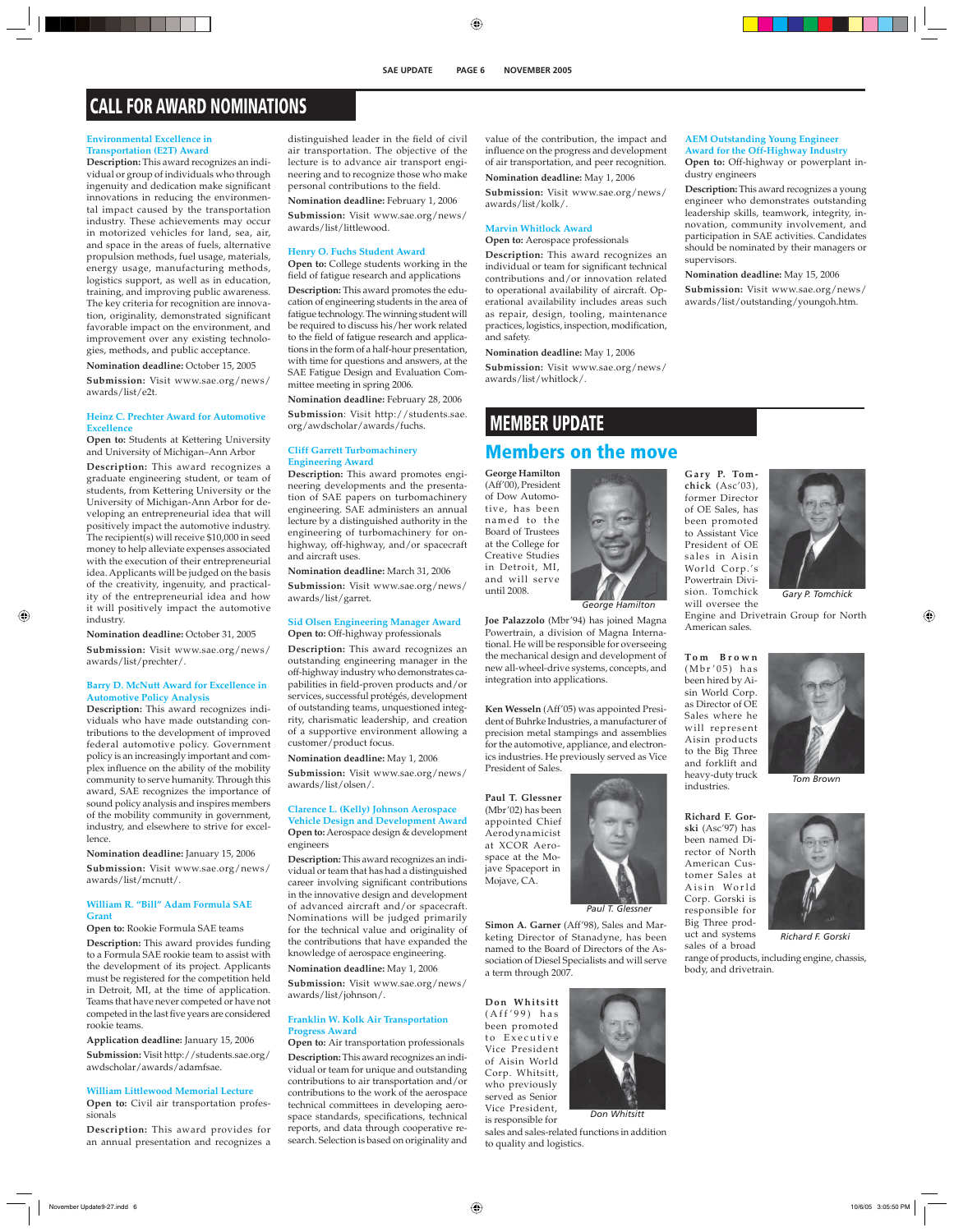# **AWARDS**

## **Parent named Aerospace Engineering Leadership Award recipient**

Marc Parent, Group President, Simulation Products for CAE, has been selected as this year's recipient of the SAE Aerospace Engineering Leadership Award. Parent was honored October 5, 2005, during the SAE 2005 AeroTech



*Marc Parent*

Congress & Exhibition in the Dallas/Fort Worth Airport area, TX.

This award, established in 1992, annually honors an individual at the corporate official level for outstanding leadership contributions to the field of aerospace engineering—those individuals who have applied their leadership skills to make contributions that have had great positive impact on the aerospace community.

Parent joined CAE in February 2005. He was formerly Vice President and General Manager at Bombardier Aerospace. During his 20-year career with Bombardier Aerospace, Parent held a number of senior management positions in engineering, product development and management, and operations at Bombardier facilities in Montreal, Toronto, and Tucson, AZ.

Parent was honored in 1999 as one of "Canada's Top 40 under 40" leaders and is a recipient of SAE's Forest R. McFarland Award. He holds a bachelor's degree in mechanical engineering from the Université de Montréal at l'École Polytechnique and completed studies at the Harvard Business School's Advanced Management Program.

## **Patel honored with 2004 Whitlock Award**

Jayant "Jay" D. Patel, a Technical Fellow with Boeing Phantom Works, has been selected to receive the 2004 SAE Marvin Whitlock Award. Patel was presented the award at a banquet ceremony October 5 during the SAE 2005 AeroTech Congress & Exhibition.

This award, established in 1988, honors individuals for significant technical contributions and/or innovation related to operational availability of aircraft. Operational availability includes areas such as repair design, tooling, maintenance practices, logistics, inspection, modification, and safety. It acknowledges and commemorates the distinctive management contributions of the late Marvin Whitlock, Senior Vice President-Maintenance and a member of the Board of Directors of United Air Lines.

Patel works in the area of composites and plastics technologies at Boeing. He serves as a corporate adviser for elastomers and has been a leader in the development of state-of-the-art designs, new materials, and process technologies. Patel holds 21 patents, including five Special Inventor Awards, representing industry-standard technologies that have benefited both commercial airlines and military customers. He has performed root cause analysis and developed innovative technical solutions for the resolution of complex in-service airline issues. These

innovative technologies have provided large cost and weight savings to the airlines. Recently, he resolved complex anomalies affecting the Twinjet Air Supply Ducts, Engine Electronic Controls, Minuteman III Missiles, and Satellite Launch-Lock System.

Patel has provided leadership to professional societies, such as SAE, the Society of Advancement of Material and Process Engineering, and the Boeing Technical Excellence Conference, in organizing conferences, sessions, and presentations. He has authored more than 100 technical papers and won industry awards from many companies, including General Electric, Amoco, RMB Products, and Industrial Tube Corp. A founding director of the Southern California Chapter of the American Society of Engineers of Indian Origin, Patel also actively participates in local charitable organizations, providing volunteer service to the Special Olympics, Amelia Earhart Society, Technical Fellowship Council, and the Lakewood City Park. In addition, he volunteers his services by teaching and mentoring students and young engineers.

Patel holds a bachelor's degree in mechanical engineering from the M.S. University of Baroda, India, and was a post graduate research scholar at Drexel University, Philadelphia.

# **STUDENT ACTIVITIES**

## **Washington internships open to engineering students**

SAE is once again participating in the Washington Internships for Students of Engineering (WISE) program. This program offers third- and fourth-year engineering students, or recent graduates beginning study in an engineering policy-related master's program, the opportunity to spend the summer of 2006 in Washington, D.C. The goal of the program is to groom future leaders of the engineering profession who are aware of and can contribute to the important intersections of technology and public policy.

During the internships, students are under the guidance of a nationally prominent engineering professor. The interns learn how

government officials make decisions on complex technological issues and how engineers contribute to legislative and regulatory public policy decisions. Throughout the 10 weeks, students interact with leaders in Congress, administration, prominent non-governmental organizations, and industry. In addition, each student will research and complete a paper on a current and topical engineeringrelated public policy issue that is important to one of the seven sponsoring societies.

Interested students should visit the SAE Web site at www.sae.org/students/ internships or call Erica Wissolik at 202-785-0017.

## **Automotive lighting authority recognized with Colwell Medal**

Jeffrey Erion, an automotive lighting consultant with more than 35 years of industry experience, has been named as the recipient of the 2005 SAE Arch T. Colwell Cooperative Engineering Medal. The award will be presented during the Honors Convocation Luncheon at the SAE 2006 World Congress in Detroit, MI, April 3-7.

This award, established in 1976, recognizes an individual for unique and outstanding contributions over a period of time to the work of the technical committees under the SAE Technical Standards Board in developing standards, specifications, technical reports, and data through cooperative research. The award commemorates the contributions of the late Arch T. Colwell, who served as SAE President in 1941.

Erion is being recognized for his contributions to SAE and the automotive industry. He has been an SAE member and major contributor to the development of vehicle lighting and lighting standards for more than 20 years. Today's headlamp styling, employing replaceable bulb and/or HID sources, would not be possible if it were not for his foresight and perseverance. His vision and actions were the catalyst for current-vehicle lighting, in terms of both design and performance.

Erion spent 25 years of his career involved in design and engineering directly related to vehicle lighting. His career began at Ford and continued with Visteon, where he directed the Advanced Lighting Department. Early in his Ford career, he managed the

design and development of the first replaceable bulb (ANSI 9004) and replaceable bulb headlamp systems for Ford's U.S. vehicle platforms, introducing this technology to the United States. In 1984, Erion received the Ford Motor Technology Award for his leadership in developing the first composite aerodynamic headlamp system for the Lincoln Mark VII. He has received numerous other awards for his engineering accomplishments and holds 14 patents.

Erion is a past Chairman of the SAE Lighting Committee, Chairman of the LED Front Lighting Task Force, and has chaired many of the subcommittees of the Lighting Committee over the years. He has served as Chairman of the AAMA Lighting and Visibility Task Group, and participates regularly in both the European industry lighting meetings and the European regulatory meetings promoting harmonization of lighting standards. He is also active with the Motor Vehicle Lighting Council, a consortium of the major vehicle lighting companies in North America that has been established to ensure that accurate vehicle lighting information is presented to the public.

Erion joined the University of Michigan Transportation Research Institute Industry Affiliation Program on Vehicle and Traffic Lighting in 1996, and supports research needs common to the vehicle and motorway industry. He holds a bachelor's degree in production technology from Oregon State University.

# **Peer recognition … perhaps the most satisfying recognition that an individual can achieve!**

SAE administers more than 50 awards and recognition programs that recognize individuals for outstanding achievements in engineering. Information and nomination forms for SAE awards can be found at **www.sae.org/awards.**

**SAE** International

Leading Our World In Motion . 1905-2005

# Start or Expand your Consulting Career

#### Three opportunities available:

October 20, 2005 Location TBD Troy, Michigan

Thursday, October 20:

October 21, 2005 Automotive Headquarters

Troy, Michigan

RIT Inn & Conference Center Rochester, New York

November 11, 2005

051007

Friday, October 21 & Friday, November 11:

One-day workshops for New Consultants will cover skills and knowledge needed to become a consultant and start a business.

For more information or to register:

Vic Taylor, Turning Point Solutions.

Consultants who are interested in networking with other consultants to discuss progress with their consultancy business can attend this session facilitated by

www.sae.org/globalsections or contact Customer Service at 877-606-7323.

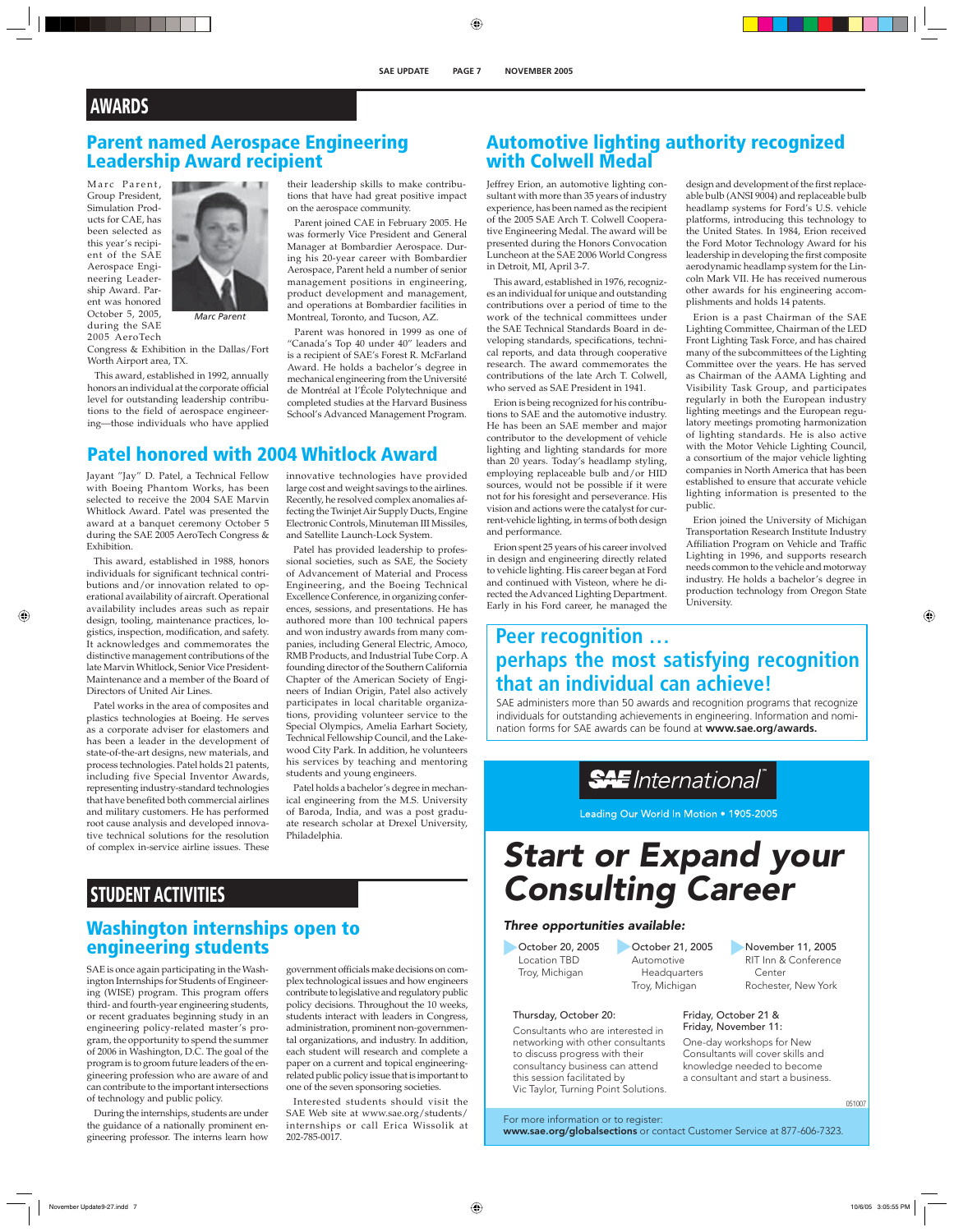# **Cummins executive to present 2005 L. Ray Buckendale Lecture**

Stephen J. Charlton of Cummins Technical Center in Columbus, IN, has been selected to present the L. Ray Buckendale Lecture during the 2005 Commercial Vehicle Engineering Congress & Exhibi-

tion, November



*Stephen J. Charlton*

1-3, in Rosemont, IL. The presentation, entitled "Developing Diesel Engines to Meet Ultra-low Emission Standards," will take place November 3 in the Caterpillar Technology Theatre.

This award, established in 1953, provides for an annual lecture that deals with automotive ground vehicles for either on- or off-highway operation in either commercial or military service. The intent is to provide procedures and data useful in formulating solutions in commercial vehicle design, manufacture, operation, and maintenance.

The award honors L. Ray Buckendale, 1946 SAE President, who, by his character and work, endeared himself to all who were associated with him. Foremost among his many interests was the desire to develop the potential abilities in young people. To this end, the lecture is directed primarily to the needs of young engineers and students with emphasis on practical aspects of the topic.

The 2005 Buckendale Lecture is sponsored by Dana Corp. Sponsorship of the lecture rotates among companies within the commercial vehicle industry, including ArvinMeritor, Cummins, Dana, Eaton, and TRW Automotive.

Charlton is responsible for the development of heavy-duty engines at Cummins Technical Center in Columbus, IN, where he is currently leading the development of new heavy-duty products. He has been with Cummins since 1993, initially working on combustion, performance, and emissions. In the late-1990s, he led the development of cooled exhaust gas recirculation technology at Cummins, and since 2000 has led the development of Cummins 2007 EPA heavyduty products.

Prior to joining Cummins, Charlton was a professor at The University of Bath in the UK, where he taught thermodynamics, fluid mechanics, and diesel engine technology at both undergraduate and graduate levels. There, he developed a significant research program focused on the development of emission controls for small passenger car diesel engines. He started his career with GEC Diesels Limited in the UK in the early-1970s.

Charlton has authored and co-authored more than 75 technical papers and holds several patents on diesel engine technology. He holds a Ph.D. from Aston University in Birmingham, England.

### **Pengra presented Kolk Air Transportation Progress Award**

Jay John Pengra, retired Senior Design Specialist from Lockheed Martin's Advanced Design Programs in Palmdale, CA, has been selected to receive the SAE Franklin W. Kolk Air Transportation Progress



*Jay John Pengra*

Award. He was presented the award October 5, 2005, at the SAE AeroTech Congress & Exhibition in Dallas/Fort Worth, TX.

This award, established in 1978, annually recognizes an individual for unique and outstanding contributions to air transportation. SAE founded the award to acknowledge and commemorate the late Franklin W. Kolk's distinctive impact on the advancement of civil air transportation and to the associated work of the society.

Pengra began his 37-year career in the aerospace industry with Lockheed California in 1966, where he directed research on the fatigue enhancement and stress corrosion characteristics of high-strength steel alloys principally used on aircraft landing gears. He was later responsible for application of metallic materials on Lockheed Martin's Advanced Design Programs, also known as the "Skunk Works." These programs included the SR 71, U-2, F-117, and the Joint Strike Fighter (JSF) competition.

 Pengra is an Honorary Lifetime Member of the SAE Aerospace Materials Division (AMD) and the Aerospace Metals Engineering Committee (AMEC). He has been a member of the AMD Commodity Committees for more than 29 years and was past Chairperson of AMEC for 19 years. While Chairperson of AMEC, the committee was able to increase the participation of representatives from metallic raw material producers and metallic processing sectors. These representatives assisted in making the Aerospace Material Specifications of AMD more user-friendly while maintaining design integrity.

Pengra earned a bachelor's degree in mechanical engineering from Long Beach State College in 1966 and a master's in mechanical engineering from the University of Southern California in 1970.

# **SAE** International

## **Volunteers needed for driveline committee**

SAE is currently seeking volunteers for the Driveline Standards Committee. The committee's goal is to identify the needs, and develop, collect, and disseminate technical information related to vehicle and equipment drivelines. Those interested in volunteering should contact Patrick Kurzeja at patrick.kurzeja@arvinmeritor.com or Cindy Reese at cindyreese@sae.org.

## **Dwornick to receive Rumbaugh Outstanding Student Leader Award**

selection.

teams for this event."

his senior year.

Brian Dwornick, a 2005 graduate of Lawrence Technological University (LTU), has been named this year's recipient of the SAE Rumbaugh Outstanding Student Leader Award. Dwornick

will be presented with the award



*Brian Dwornick*

during the Honors Convocation at April's SAE 2006 World Congress in Detroit, MI. As part of the award, he will also receive free SAE lifetime adult membership and a monetary stipend.

This award, established by Max E. Rumbaugh Jr., SAE Executive Vice President Emeritus, annually recognizes an outstanding SAE student leader, encouraging continued participation in SAE throughout his or her professional career. The award is based on leadership skills demonstrated during the student's senior year of undergraduate studies, and the recipient must be employed

# **Demmer recognized for AWIM efforts**

John J. Demmer of John Deere has been selected as the 2005 recipient of the Bill Agnew Award for Outstanding *A World In Motion* (AWIM) Volunteers. The award is tentatively scheduled to be presented November 10, 2005, at an SAE Section Meeting in Waterloo, IA.

This award, established in 2003, recognizes volunteers who further students' understanding and experience in math and science by helping teachers use the AWIM materials in the classroom. The nominee must be a volunteer that has assisted a teacher integrating the AWIM program and must have participated in classroom activities during the current academic year. The award honors Dr. William G. Agnew, retired from General Motors Research Laboratories, for his work in establishing and continued support of the AWIM program.

Demmer has worked with the AWIM program at St. Patrick School in Cedar Falls, IA, for the past seven years. He coordinates the volunteers, teaches weekly in the classrooms, and has organized panels

and served as the point of contact for the local media. Joanna Seymour, Technology Integration Specialist for St. Patrick School, says of Demmer, "He is the driving force in planning classes, organizing volunteers, and coordinating the culminating event. He helps make AWIM a real-world experience for the students."

in a mobility-related industry at the time of

Dwornick was nominated by Dr. Badih Jawad, Associate Professor of Mechanical Engineering at LTU, and faculty adviser for both the Formula SAE team and the SAE Supermileage team. "As team leader for the 2005 Formula SAE, Brian motivated his team to build a car capable of finishing the endurance event for the first time in eight years," said Jawad. "Under his keen leadership, the car was completed a full two months before the competition, which is a record among

Dwornick is currently a Project Engineer at Roush Industries in Allen Park, MI. He graduated Magna Cum Laude from LTU in May 2005 with a degree in mechanical engineering. Dwornick was awarded the Mechanical Engineering Service Award at the school for outstanding service to the department, and served as both President of the SAE student chapter and Vice President of the American Society of Mechanical Engineers student chapter during

Demmer is currently Lead Engineer in John Deere Power Systems' 450 Series Engine Continuous Improvement Department. He is responsible for supervising an engineering team charged with early identification of reliability problems, root cause identification and resolution. In this role, he collaborates with manufacturing and quality engineering, numerous suppliers, and customers. He has been with John Deere since 1979.

Demmer is a member of SAE and the American Society of Mechanical Engineers (ASME). He holds a bachelor's degree in mechanical engineering from the University of Iowa.

# **SAE** International®

Leading Our World In Motion . 1905-2005

## **Scholarship money up for grabs**

Is your son or daughter a current high school senior planning to pursue a career in heering or a related science? If so, SAE offers scholarships that can be used at any university that has an engineering program accredited by the Accreditation Board for Engineering & Technology (ABET). SAE also has more than 60 scholarships that are specific to sponsoring universities in the United States. Scholarship amounts range from \$400 to full tuition, and many are renewable if certain criteria are met.

Eligible students must be U.S. citizens, intend to earn a degree in engineering or a related science, be a high school senior at the date of application, and meet minimum GPA, SAT, and/or ACT requirements as explained in the individual scholarship descriptions. Information and applications are available on the SAE Web site at www.sae.org/students/engschlr.htm. The deadline for submitting applications is December 1, 2005.

Information on other scholarship opportunities can be found at www.sae.org/students/scholarships.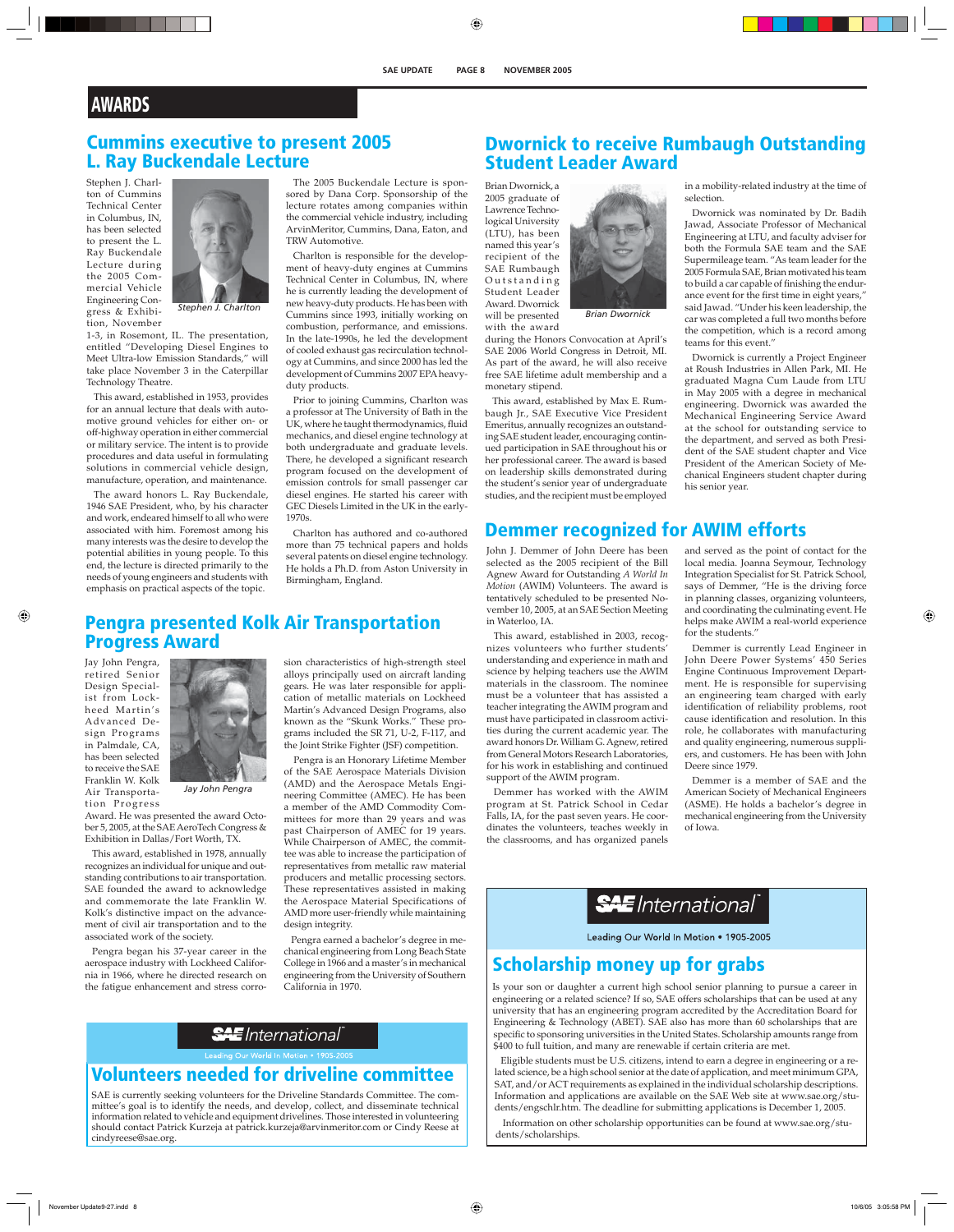# **MEETINGS UPDATE**

# **Meetings and symposia schedule**

For more information about meetings and symposia, call SAE Customer Service toll-free at 877-606-7323 (or 724-776-4970 outside the U.S. and Canada). Additional meeting details can be found on SAE's Web site at www.sae.org/calendar/meetings.htm; symposia details at www.sae.org/calendar/toptecs.htm.

| <b>SAE Ground Vehicle Design and Manufacturing Events</b>                 |                                  |                        |  |
|---------------------------------------------------------------------------|----------------------------------|------------------------|--|
| SAE Commercial Vehicle Engineering<br>Congress & Exhibition               | November 1-3, 2005               | Rosemont (Chicago), IL |  |
| <b>Accident Reconstruction Symposium</b>                                  | November 8-9, 2005               | Ventura, CA            |  |
| SAE Brazil 2005 Congress                                                  | November 22-24, 2005             | São Paulo, Brazil      |  |
| SAE Motorsports Engineering<br>Symposium                                  | November 29-30, 2005             | Orlando, FL            |  |
| Hybrid Vehicle Technologies<br>2006 Symposium                             | February 1-2, 2006               | San Diego, CA          |  |
| SAE Automotive Dynamics Stability &<br>Controls Conference and Exhibition | February 14-16, 2006             | Novi, MI               |  |
| CAE Applications for Automotive<br>Structures Symposium                   | November 30-<br>December 1, 2005 | Troy, MI               |  |
| 2006 SAE World Congress                                                   | April 3-7, 2006                  | Detroit, MI            |  |

*\* Co-sponsored by SAE and Administered by JSAE and TSAE*

## **SAE India and ARAI explore structural integrity**

An SAE Toptech course on "Basic & Advanced Concepts for Assessment of Structural Integrity of Automotive Structures" was held August 16-20, 2005, at the Automotive Research Association of India (ARAI) in Pune. Close to 90 delegates attended the session that was jointly organized by SAE India's Western Section and ARAI in association with the University of Applied Sciences—Esslingen.

SAE India is a premier professional society that serves the mobility engineering community engaged in the design, manufacture, and service of self-propelled vehicles and systems that move on land, sea, air, and space. Its vision is to continuously enrich the knowledge base of practitioners in the mobility industry and institutions in the service of humanity.

Balraj Bhanot, Director of ARAI and Chairman of the SAE India Western Section, inaugurated the Toptech course by lighting the lamp with Lothar Issler, Professor at the University of Applied Sciences—Esslingen, and D. Suresh, Professor at the Vellore Institute of Technology.

"This Toptech course provides a platform for experts, engineering professionals, teaching faculty, and students to interact closely," said Bhanot. He added that assessment of the structural safety and integrity of structures is one of the most important, complex, and demanding subjects in engineering. The future importance of these methods in the automotive industry increases mainly due to the consequent application of advanced materials and manufacturing methods, as well as economic and ecologic pressure to optimize automobiles with respect to lightweight design, safety, and reliability.

A basic concept course was presented in the session's first three days, covering topics such as failures of car structures, design and safety concepts, and nominal stress concepts.

The course concluded with an advanced concepts course, covering basic nominal stress concepts, design based on local stress/strain concepts, and failure assessments based on fracture mechanics approaches.



*Close to 90 delegates attended the SAE Toptech on "Basic & Advanced Concepts for Assessment of Structural Integrity of Automotive Structures" on August 16-20 in Pune, India.* 

## **Training workshops for organizers, reviewers, and authors**

As part of SAE's ongoing program to enhance paper quality, special training programs for session organizers, technical paper reviewers, and authors are now available. These free workshops will be offered via a monthly conference call.

If you are interested in participating, please e-mail paperquality@sae.org, and copies of the PowerPoint presentations and additional details—including the telephone number and passcode—will be sent to you via e-mail prior to the workshop.

You may participate in one or all of the training modules.

|                             | For sessions beginning at 7 a.m. Eastern |  |
|-----------------------------|------------------------------------------|--|
| Time (ET), the schedule is: |                                          |  |

7 a.m.: author (paper)

7:45 a.m.: author (presentation)

8:30 a.m.: organizer

9:15 a.m.: reviewer

For sessions beginning at 11:30 a.m. ET, the schedule is:

11:30 a.m.: author (paper)

12:15 p.m.: author (presentation)

1 p.m.: organizer

1:45 p.m.: reviewer

| Date       | Time (Eastern Time) |  |
|------------|---------------------|--|
| November 3 | 7 a.m.              |  |
| December 1 | $11:30$ a.m.        |  |

# **Program Office plans COMVEC session to report progress**

The growing complexity of vehicles and the high costs of warranty resolution are forcing changes in how industry views service and maintenance. One emerging solution is a Serviceability Target Index that is under development by the Service Technology Program Office.

In 2003, the SAE Board of Directors formed the Service Technology Program Office (STPO) to help address service issues and to provide focus within the organization for service and maintenance developers.

The members of SAE's STPO are collaborating on producing an analytical tool to help gauge the effect of designs on service and maintenance of vehicles and vehicle systems.

According to STPO Chairman Mark Pope, "Additional tools are needed to evaluate the complexity of serviceability in order to assist design for serviceability and to more effectively evaluate cost."

The developers think the Serviceability Target Index will aid decision-making by providing an industry-recognized tool that is based on known practices and experiences for not just heavy machinery but also passenger cars, light trucks, recreational vehicles, and over-the-road trucks. By using the index, design may be adjusted to encompass desirable product life-cycle goals such as reduced downtime, extension of maintenance cycles, ease in diagnostics, improvements in diagnostic accuracy, and reduction in labor time to maintain and repair.

A session on the Serviceability Target Industry will be held at 8 a.m. November 3 in Room 25 of the Donald E. Stephens Convention Center as part of the Product



Service Technology Program Office Chair Mark Pope of GM-*SPO (center) was honored at the SAE 2005 World Congress in April by 2004 SAE President Duane Tiede (left) and 2005 SAE President J. E. "Ted" Robertson with the SAE Noble R. Patterson—Distinguished Section Member Award.*

and Life Cycle Management program held during SAE's Commercial Vehicle Engineering Congress.

The STPO provides strategic external input to the Board of Directors of SAE on trends and issues in service technology, fosters communications and collaboration among engineering and service professionals, and provides focus for SAE activities and products related to vehicle service.

The STPO was created to:

• Increase influence and impact in vehicle service technology by using SAE resources,

• Build a base of loyal customers and members,

• Identify and integrate all areas within the staff and volunteer structures of SAE that fit into service technology, and

• Provide current and future customers with a clearly defined entrance into SAE activities that involve service technology issues.

To join the STPO or for more information on the Serviceability Target Index or other STPO programs and opportunities, contact Wayne Juchno at wjuchno@sae.org.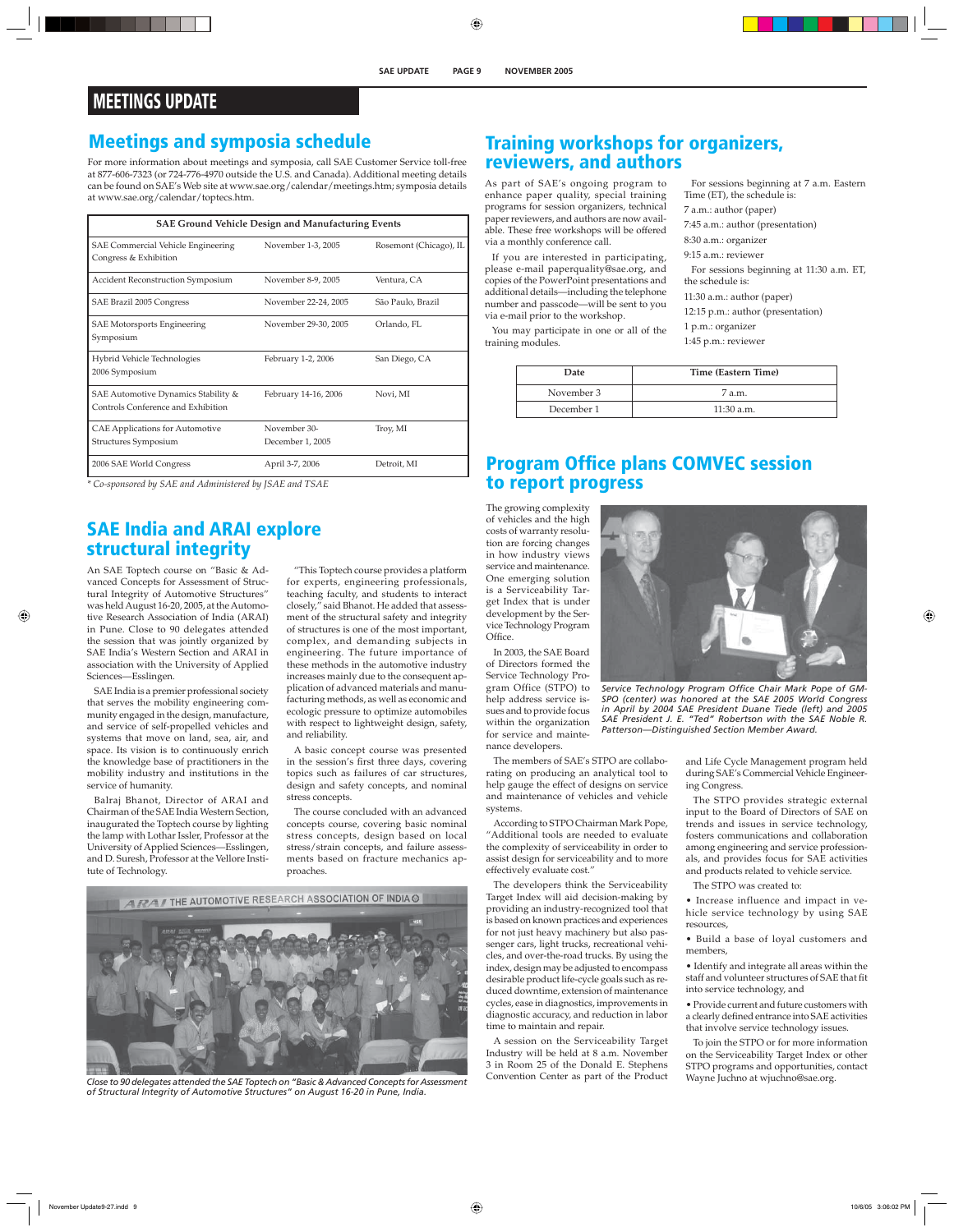# **PROFESSIONAL DEVELOPMENT**

## **SAE, Cadpo announce partnership with Lotus Engineering**

SAE International and Cadpo, an INCAT International company, have introduced Lotus Engineering as the newest Certified Automotive CAD Delivery Partner in Asia. SAE Automotive CAD Certification is the industry's only international program that provides the standard for developing and measuring automotive CAD skills globally.

"We are pleased to announce this partnership with Lotus Engineering," said Kevin Perry, Manager of Professional Development at SAE International. "Lotus is known worldwide for its automotive engineering expertise. With its strong history in delivering cutting-edge design and engineering solutions both externally to worldwide automotive OEMs as well as internally to

**Courses from SAE**

Lotus Cars, they are well-suited to deliver the SAE Automotive CAD Certification program."

Lotus will train and certify nearly 300 candidates during the next 18 months in Malaysia. Lotus plans to work internally to certify 800 engineers total.

"Lotus Engineering is proud to be recognized by SAE International and Cadpo as an official certification delivery partner," said Albert Lam, CEO of Lotus Engineering. "We believe their approach to industry-focused CAD certification fills an important gap in the automotive industry today, and we are looking forward to increasing the automotive design skills of engineers throughout Malaysia."

Detailed course descriptions are available online at www.sae.org/contedu. To register, complete the online registration form, e-mail profdev@sae.org, or call SAE Customer Service toll-free at 877-606-7323 (or 724-776-4970 outside the U.S. and Canada).

#### $\mathbf N$ o

| ovember 2005 |                                                                                                                                                                                                                                                                                                                                                                                                                                                                                                                                                                                                                                                                                                                                                                                                                                                                                                                                                                                                                                                                                                                                                                                                                                                                          |
|--------------|--------------------------------------------------------------------------------------------------------------------------------------------------------------------------------------------------------------------------------------------------------------------------------------------------------------------------------------------------------------------------------------------------------------------------------------------------------------------------------------------------------------------------------------------------------------------------------------------------------------------------------------------------------------------------------------------------------------------------------------------------------------------------------------------------------------------------------------------------------------------------------------------------------------------------------------------------------------------------------------------------------------------------------------------------------------------------------------------------------------------------------------------------------------------------------------------------------------------------------------------------------------------------|
|              | oy, MI, USA - SAE Automotive Headquarters                                                                                                                                                                                                                                                                                                                                                                                                                                                                                                                                                                                                                                                                                                                                                                                                                                                                                                                                                                                                                                                                                                                                                                                                                                |
| November 2-3 | Piston Ring Design/Materials                                                                                                                                                                                                                                                                                                                                                                                                                                                                                                                                                                                                                                                                                                                                                                                                                                                                                                                                                                                                                                                                                                                                                                                                                                             |
| November 3-4 | <b>New!</b> Cost Planning & Improvement                                                                                                                                                                                                                                                                                                                                                                                                                                                                                                                                                                                                                                                                                                                                                                                                                                                                                                                                                                                                                                                                                                                                                                                                                                  |
|              | This course is one in a five-course series that leads to a Professional<br>Certificate in Automotive Product Development Management, jointly<br>conferred by SAE and Oakland University's renowned School of<br>Business. This course addresses planning and improving costs during<br>product development. Since 70-80% of a product's costs are committed<br>during product development, it is important that cost-planning and<br>improvement activities begin early in a product's life cycle. Most<br>company's formal finance and accounting systems do not effectively<br>address cost planning and improvement during product-creation<br>processes. This course emphasizes that cross-functional management<br>and information sharing required for effective cost planning and<br>improvement. The focus is on improving costs, not just cost reduction,<br>because the objective of effective cost management is to increase value<br>for customers. Increasing value for customers includes spending<br>money where it provides the most benefit to customers, as well as<br>eliminating waste and reducing costs in areas where they do not add<br>value for customers. The goal is to provide high-value products, not<br>low-cost products, to customers. |
| November 3-4 | Adhesive Bonding Technology                                                                                                                                                                                                                                                                                                                                                                                                                                                                                                                                                                                                                                                                                                                                                                                                                                                                                                                                                                                                                                                                                                                                                                                                                                              |
| November 3-4 | Wet Brake & Clutch Technology                                                                                                                                                                                                                                                                                                                                                                                                                                                                                                                                                                                                                                                                                                                                                                                                                                                                                                                                                                                                                                                                                                                                                                                                                                            |
| November 7   | <b>Basic Noise Control</b>                                                                                                                                                                                                                                                                                                                                                                                                                                                                                                                                                                                                                                                                                                                                                                                                                                                                                                                                                                                                                                                                                                                                                                                                                                               |
|              |                                                                                                                                                                                                                                                                                                                                                                                                                                                                                                                                                                                                                                                                                                                                                                                                                                                                                                                                                                                                                                                                                                                                                                                                                                                                          |

November 7-8 Metal Corrosion and Its Prevention

November 7-9 **New!** Introduction to Road Vehicle Aerodynamics

 Aerodynamic considerations in the design phase of a road vehicle have significant implications for fuel economy, vehicle stability, safety, engine cooling, interior noise, and overall aesthetics. Both governmental regulations and customer requirements for comfort must be taken into consideration. Just as an airplane in flight is subjected to several forces, including lift, drag, and lateral forces, the same is true of ground vehicles, although the lift component is, in general, not as prominent as in flight vehicles. The aerodynamic characteristics of a vehicle are determined by the combination of the vehicle overall shape and the shape and location of its components. This seminar will introduce you to basic aerodynamic principles and tools to evaluate aerodynamic features including wind-tunnel testing, flow visualization, track testing, and computational methods. Testing of scale models, measurement methods, and data interpretation will also be covered. Real-life situations and problems will be discussed, and attendees will have the opportunity to solve problems utilizing skills learned. November 8 Noise and Vibration Measurement: Instruments and Facilities

November 9 An Introduction to Numerical Methods/Statistical Energy Analysis for Vehicle NVH

November 9-10 Engineering Project Management

November 9-10 Simplified Taguchi/DOE Methods

November 10-11 **New!** Practical NVH Signal Processing Methods

 Because signal processing has become a critical tool in optimizing vehicle noise, it is critical for NVH specialists to have a solid mastery

of this technology. One must understand the foundation common to all NVH data-acquisition equipment including digitizing, windows, aliasing, averaging techniques, and common analysis functions such as the power spectrum, transfer function, and coherence. Fundamental concepts such as filtering, modulation, convolution, and correlation are also critical to building competence. Specialized techniques used in rotating machinery such as adaptive resampling and order tracking are also important. Equally valuable are the concepts behind multiinput multi-output signal processing, which extend the two channel concepts into multi-channel array methods. Array-based solutions for force identification, source and path characterization, and data visualization are now commonplace skills that NVH engineers must understand. To provide an applied, real-world focus, most signalprocessing concepts are illustrated with computer demonstrations and physical experiments. Case histories are also used to illustrate two common data-intensive NVH tasks: transfer path analysis and CAE model correlation. Each day, the course will close with brief introductions to emerging concepts such as advanced time/frequency analysis and automated pattern recognition.

November 17-18 New! Acquiring and Analyzing Data Using Sensors and In-Vehicle Networks

November 14-15 Fundamentals of Gear Design and Application

November 14-15 Tolerance Stack-Up Analysis

November 14-16 Weibull-Log Normal Analysis Workshop

November 14-16 Fundamentals of Metal Fatigue Analysis

November 14-16 Vehicle Dynamics for Passenger Cars and Light Trucks

November 16-17 New! Fundamentals of Truck and Off-Highway Transmission Systems

November 17-18 Controller Area Network (CAN) for Vehicle Applications

November 17-18 Introduction to Failure Modes & Effects Analysis for Product Design & Manufacturing Process Design (Product & Process FMEA)

 The evolution of personal computers, data-acquisition hardware, and analysis software has provided engineers with the ability to measure and interpret data quickly, make design enhancements, and ultimately move a product to market faster. As in-vehicle networks become increasingly more sophisticated, both in terms of the number of controllers and the speed at which they communicate, they are becoming a virtual gold mine for the test engineer. If the data is already available on the vehicle and can be accessed from the standard OBD connector under the dashboard, the user only needs to add the missing sensors, or possibly none at all. This course will provide you with information on current trends and applications in PC-based data acquisition and analysis. Hardware and software possibilities, as well as relevant technical standards to determine what can practically be acquired from the in-vehicle network and how to combine this with sensor data, will be covered. In addition, a practical guide for analysis and presentation techniques will be covered along with practical, hands-on examples. Students will have the opportunity to utilize a classroom PC with data-acquisition hardware and software to acquire and analyze test data.

November 21-22 Threaded Fasteners and the Bolted Joint November 21-22 Metal Forming

Orlando, FL, USA - Orange County Convention Center

*In Conjunction with the Motorsports Symposium* 

November 29-30 Hands-on Racecar Suspension Setup In Partnership with Panoz Racing School November 30 Fundamentals of Aerodynamics Applied to Race Cars

| EVOVULLOU OU | T andamentals of Activa Mannes Applied to Race Cars |  |  |  |
|--------------|-----------------------------------------------------|--|--|--|
|              |                                                     |  |  |  |

#### **December 2005**

Troy, MI, USA - SAE Automotive Headquarters

December 1 A Familiarization of Drivetrain Components

December 1-2 Role of the Seat in Rear Crash Safety

December 1-2 **New!** Vehicle Accident Reconstruction Methods

 Automotive accident reconstruction is a process carried out with the specific purpose of estimating in both a qualitative and quantitative manner how an accident occurred. Reconstructions are based on physical data and physical evidence gathered during an accident investigation. To some extent, testimonial evidence is also used. This seminar is devoted to the exposition, use and limitations of the engineering, scientific, and mathematical principles and methods used to reconstruct vehicular accidents. The primary objectives are to help the attendees achieve a high level of understanding of these methods and to immediately begin reconstruction of accidents. The course covers a wide range of topics including uncertainty, impact mechanics, tire mechanics, vehicle-pedestrian impacts, and vehicle dynamics. Most of the calculations can be carried out using commonly available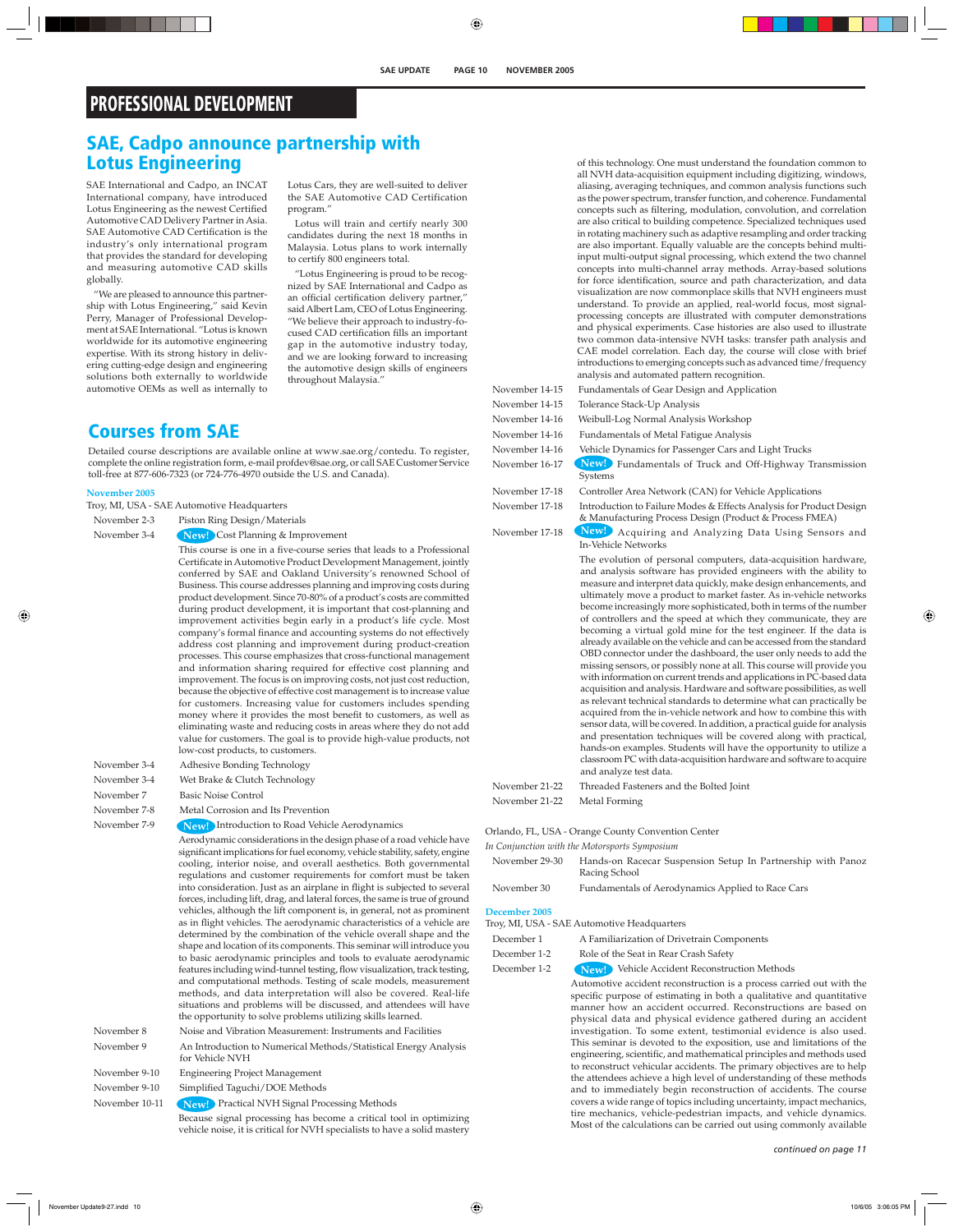# **PROFESSIONAL DEVELOPMENT**

#### *continued from page 10*

|                | spreadsheet technology suitable for personal computer use. While                                                                                                                                                                                                                                                                                                                                                                                                                                                                                                                                                                                                                                                                                                                                                                                                                                 |                     | emphasis. Other distributions including Weibull, Exponential, Binomial,                                                                                                                                                                                                                                                                                                                                                                                                                                                                                                                                                                                                                                                                                                                                                                              |
|----------------|--------------------------------------------------------------------------------------------------------------------------------------------------------------------------------------------------------------------------------------------------------------------------------------------------------------------------------------------------------------------------------------------------------------------------------------------------------------------------------------------------------------------------------------------------------------------------------------------------------------------------------------------------------------------------------------------------------------------------------------------------------------------------------------------------------------------------------------------------------------------------------------------------|---------------------|------------------------------------------------------------------------------------------------------------------------------------------------------------------------------------------------------------------------------------------------------------------------------------------------------------------------------------------------------------------------------------------------------------------------------------------------------------------------------------------------------------------------------------------------------------------------------------------------------------------------------------------------------------------------------------------------------------------------------------------------------------------------------------------------------------------------------------------------------|
|                | some computers will be available, attendees are encouraged to bring<br>a laptop computer with Microsoft Excel installed and a calculator to<br>the seminar to provide additional hands-on time.                                                                                                                                                                                                                                                                                                                                                                                                                                                                                                                                                                                                                                                                                                  |                     | Poisson, Hypergeometric, and nonparametric comparisons will be<br>covered. Various confidence intervals and tests of comparison, including<br>Z test, Student's t tests, Chi-Square test, F test, and ANOVA for the                                                                                                                                                                                                                                                                                                                                                                                                                                                                                                                                                                                                                                  |
| December 2     | Fundamentals of Automotive All-Wheel Drive Systems                                                                                                                                                                                                                                                                                                                                                                                                                                                                                                                                                                                                                                                                                                                                                                                                                                               |                     | normal distribution for these probability functions are covered.                                                                                                                                                                                                                                                                                                                                                                                                                                                                                                                                                                                                                                                                                                                                                                                     |
| December 5-7   | Advanced Electric Motor/Generator/Actuator Design and Analysis                                                                                                                                                                                                                                                                                                                                                                                                                                                                                                                                                                                                                                                                                                                                                                                                                                   | December 15-16      | The Basics of Internal-Combustion Engines                                                                                                                                                                                                                                                                                                                                                                                                                                                                                                                                                                                                                                                                                                                                                                                                            |
| December 5-7   | for Automotive Applications<br>Newl Advanced Vehicle Dynamics for Passenger Cars and Light                                                                                                                                                                                                                                                                                                                                                                                                                                                                                                                                                                                                                                                                                                                                                                                                       | December 15-16      | Accelerated Test Methods for Ground and Aerospace Vehicle<br>Development                                                                                                                                                                                                                                                                                                                                                                                                                                                                                                                                                                                                                                                                                                                                                                             |
|                | Trucks<br>This interactive seminar will take you beyond the basics of passenger                                                                                                                                                                                                                                                                                                                                                                                                                                                                                                                                                                                                                                                                                                                                                                                                                  | December 15-16      | New! Occupant and Vehicle Kinematics in Rollovers                                                                                                                                                                                                                                                                                                                                                                                                                                                                                                                                                                                                                                                                                                                                                                                                    |
|                | car and light truck vehicle dynamics. Advanced theory and practical<br>applications associated with the dynamic performance balance between<br>the powertrain, brakes, steering, suspensions, and wheel and tire vehicle<br>subsystems will be discussed with an emphasis on ride, braking, and<br>handling. Governing state space equations with transfer functions, CAE<br>(computer-aided engineering) solutions, and analysis for both steady<br>and transient conditions will also be covered. Substantial time will be<br>dedicated to the DOE (Design of Experiments) approach to vehicle<br>dynamics including Pareto of main effects (screening DOE) and multi-                                                                                                                                                                                                                         |                     | The increasing popularity of SUVs, vans, and light trucks over the<br>past decade has contributed to a steady increase of studies addressing<br>rollover crashes and associated injuries. While not the most frequent<br>crash type, rollovers can be a significant contributor to serious injuries<br>and a major factor in fatal crashes. This course on occupant and vehicle<br>responses examines relevancy of rollover field conditions and vehicle<br>responses in currently available studies, and under new test conditions.<br>Additionally, the course provides a review of occupant kinematics and<br>offers a discussion on sensing technologies prior to and during a rollover<br>event.                                                                                                                                                |
|                | response optimization (response surface method). Practical workshops                                                                                                                                                                                                                                                                                                                                                                                                                                                                                                                                                                                                                                                                                                                                                                                                                             | December 16         | Sensor & Actuator Technology: Module 3-Body Applications                                                                                                                                                                                                                                                                                                                                                                                                                                                                                                                                                                                                                                                                                                                                                                                             |
|                | using CAE will reinforce the material and provide attendees with<br>hands-on experience. Participants should bring a scientific calculator                                                                                                                                                                                                                                                                                                                                                                                                                                                                                                                                                                                                                                                                                                                                                       | December 19         | The Tire as a Vehicle Component                                                                                                                                                                                                                                                                                                                                                                                                                                                                                                                                                                                                                                                                                                                                                                                                                      |
|                | to participate in the classroom workshops.                                                                                                                                                                                                                                                                                                                                                                                                                                                                                                                                                                                                                                                                                                                                                                                                                                                       | December 19-20      | New! Fundamentals of Automotive Fuel-Delivery Systems                                                                                                                                                                                                                                                                                                                                                                                                                                                                                                                                                                                                                                                                                                                                                                                                |
| December 5-7   | Engineering Effective Team Management and Practice                                                                                                                                                                                                                                                                                                                                                                                                                                                                                                                                                                                                                                                                                                                                                                                                                                               |                     | Key to a vehicle's overall operation is the quality design of its major                                                                                                                                                                                                                                                                                                                                                                                                                                                                                                                                                                                                                                                                                                                                                                              |
| December 8-9   | Introduction to Brake Control Systems                                                                                                                                                                                                                                                                                                                                                                                                                                                                                                                                                                                                                                                                                                                                                                                                                                                            |                     | moving subsystems. Automotive gasoline and diesel fuel-delivery<br>systems in particular must be virtually malfunction-free for all                                                                                                                                                                                                                                                                                                                                                                                                                                                                                                                                                                                                                                                                                                                  |
| December 8-9   | New Forensic Analysis of Medical Records in Injury Biomechanics<br>and Accident Reconstruction Studies                                                                                                                                                                                                                                                                                                                                                                                                                                                                                                                                                                                                                                                                                                                                                                                           |                     | components for the entire vehicle prescribed service life. Fuel systems<br>must be robust and precise enough to store and deliver the appropriate                                                                                                                                                                                                                                                                                                                                                                                                                                                                                                                                                                                                                                                                                                    |
|                | The study of automotive crashes has become an ever-expanding<br>interdisciplinary field. This course is designed to help the various<br>disciplines speak a common language, participate in team reviews, and<br>to make vehicle safety professionals more aware of information that<br>may be available in medical records and the issues that this information<br>may be used to address. Those who attend will be able to help improve<br>the utility and societal benefit of biomechanical/reconstruction field<br>studies. This course focuses on medical records, how to read them, the<br>types of information they contain, and the insights they can provide<br>regarding restraint usage and deployment, injury mechanism, severity<br>and outcome, and the effects of pre-existing conditions. Annotated case<br>studies reveal real-world usage of terminology and abbreviations and |                     | amount of fuel to power the engine. These stringent requirements<br>necessitate a basic understanding of the subsystem working principles,<br>functionalities, and interrelated components. This course provides<br>a basic yet thorough examination of technical issues involved in<br>automotive gasoline and diesel fuel delivery. Participants will acquire a<br>fundamental understanding of the current technology and requirement<br>guidelines and apply some of the principles through an in-class project<br>and exercises. Examples of frequently encountered technical issues of<br>fuel-delivery systems shall also be discussed. The course is designed<br>to encourage discussion, insights, and possible solutions into the<br>engineering problems encountered in the gasoline and diesel fuel-<br>delivery systems and components. |
|                | illustrate how medical records may be used to understand: impact<br>severity and direction; the effect of intoxication and other pre-existing                                                                                                                                                                                                                                                                                                                                                                                                                                                                                                                                                                                                                                                                                                                                                    | December 19-20      | Benchmarking for Competitive Advantage<br>New!)                                                                                                                                                                                                                                                                                                                                                                                                                                                                                                                                                                                                                                                                                                                                                                                                      |
|                | conditions on crash avoidance, injury severity, and injury outcome;<br>restraint usage; injury mechanisms that involve occupant impacts with<br>the vehicle interior (the so-called second collision) and those that do<br>not; and airbag deployment versus non-deployment.                                                                                                                                                                                                                                                                                                                                                                                                                                                                                                                                                                                                                     |                     | Benchmarking, a key strategic initiative, is responsible for helping<br>many companies to enhance quality, improve operations, increase<br>performance, stimulate innovation, and achieve best-in-class status.<br>This seminar provides an organizational framework for benchmarking<br>and demonstrates how it can be a tool for change and continual                                                                                                                                                                                                                                                                                                                                                                                                                                                                                              |
| December 8-9   | Distributed Automotive Embedded Systems                                                                                                                                                                                                                                                                                                                                                                                                                                                                                                                                                                                                                                                                                                                                                                                                                                                          |                     | improvement. Four kinds of benchmarking are presented: internal,                                                                                                                                                                                                                                                                                                                                                                                                                                                                                                                                                                                                                                                                                                                                                                                     |
| December 12-13 | Selection, Evaluation, and Measurements of Acoustical Materials for<br>Vehicle Interior Noise Study                                                                                                                                                                                                                                                                                                                                                                                                                                                                                                                                                                                                                                                                                                                                                                                              |                     | supplier, competitive, and functional. This hands-on workshop will<br>provide attendees with the tools and methods used to benchmark                                                                                                                                                                                                                                                                                                                                                                                                                                                                                                                                                                                                                                                                                                                 |
| December 12-13 | New! Fundamentals of Statistical Process Control                                                                                                                                                                                                                                                                                                                                                                                                                                                                                                                                                                                                                                                                                                                                                                                                                                                 |                     | business and operational processes, products, and services. Utilizing<br>automotive examples, attendees will practice concepts learned that                                                                                                                                                                                                                                                                                                                                                                                                                                                                                                                                                                                                                                                                                                          |
|                | As competition for market share increases, so does the need to<br>monitor processes and quality to ensure top-notch products. This<br>hands-on seminar will provide participants with the skills to apply                                                                                                                                                                                                                                                                                                                                                                                                                                                                                                                                                                                                                                                                                        |                     | may be implemented to achieve tangible improvements in their own<br>companies.                                                                                                                                                                                                                                                                                                                                                                                                                                                                                                                                                                                                                                                                                                                                                                       |
|                | and maintain statistical process control to assist their organizations in<br>the improvement of various processes to achieve higher percentage                                                                                                                                                                                                                                                                                                                                                                                                                                                                                                                                                                                                                                                                                                                                                   | December 19-21      | Chassis & Suspension Component Design for Passenger Cars & Light<br>Trucks                                                                                                                                                                                                                                                                                                                                                                                                                                                                                                                                                                                                                                                                                                                                                                           |
|                | yield or higher quality products or services. Quality characteristics<br>(process outputs to track), measurement systems, sampling strategies,                                                                                                                                                                                                                                                                                                                                                                                                                                                                                                                                                                                                                                                                                                                                                   | December 20         | Tire and Wheel Safety Issues                                                                                                                                                                                                                                                                                                                                                                                                                                                                                                                                                                                                                                                                                                                                                                                                                         |
|                | types of control charts, construction of control charts, and control<br>chart interpretation will be covered. The determination of the key                                                                                                                                                                                                                                                                                                                                                                                                                                                                                                                                                                                                                                                                                                                                                       | <b>January 2006</b> | Troy, MI, USA - SAE Automotive Headquarters                                                                                                                                                                                                                                                                                                                                                                                                                                                                                                                                                                                                                                                                                                                                                                                                          |
|                | process parameters and controlling them to provide consistent results                                                                                                                                                                                                                                                                                                                                                                                                                                                                                                                                                                                                                                                                                                                                                                                                                            | January 9-10        | Diesel Engine Technology                                                                                                                                                                                                                                                                                                                                                                                                                                                                                                                                                                                                                                                                                                                                                                                                                             |
|                | will improve quality and lower costs, in particular, scrap and rework<br>costs. Statistical theory and depth are kept to a minimum while                                                                                                                                                                                                                                                                                                                                                                                                                                                                                                                                                                                                                                                                                                                                                         | January 12-13       | Managing Integrated Product Development                                                                                                                                                                                                                                                                                                                                                                                                                                                                                                                                                                                                                                                                                                                                                                                                              |
|                | participants learn how to utilize the tools. Attendees will receive a                                                                                                                                                                                                                                                                                                                                                                                                                                                                                                                                                                                                                                                                                                                                                                                                                            | January 16-17       | Design of Experiments (DOE) for Engineers                                                                                                                                                                                                                                                                                                                                                                                                                                                                                                                                                                                                                                                                                                                                                                                                            |
|                | copy of the Statistical Process Control Manual (SPC-3, 2nd Edition)<br>by the Automotive Industries Action Group.                                                                                                                                                                                                                                                                                                                                                                                                                                                                                                                                                                                                                                                                                                                                                                                | January 18-20       | Hybrid-Electric Vehicles: Control, Design and Applications<br>New!)<br>This three-day seminar will cover the fundamentals, design, and special                                                                                                                                                                                                                                                                                                                                                                                                                                                                                                                                                                                                                                                                                                       |
| December 12-14 | Fundamentals of Modern Vehicle Transmissions                                                                                                                                                                                                                                                                                                                                                                                                                                                                                                                                                                                                                                                                                                                                                                                                                                                     |                     | topics of hybrid-electric vehicles (HEVs). In an easy-to-understand                                                                                                                                                                                                                                                                                                                                                                                                                                                                                                                                                                                                                                                                                                                                                                                  |
| December 12-14 | Commercial Vehicle Braking Systems                                                                                                                                                                                                                                                                                                                                                                                                                                                                                                                                                                                                                                                                                                                                                                                                                                                               |                     | format, the course will explain the engineering of HEVs, including the<br>components, design, modeling, and control. Some existing HEV models                                                                                                                                                                                                                                                                                                                                                                                                                                                                                                                                                                                                                                                                                                        |
| December 13-14 | Sensors & Actuators: Module 1-Powertrain Applications                                                                                                                                                                                                                                                                                                                                                                                                                                                                                                                                                                                                                                                                                                                                                                                                                                            |                     | such as the Toyota Prius, Honda Civic, and Ford Escape will be used                                                                                                                                                                                                                                                                                                                                                                                                                                                                                                                                                                                                                                                                                                                                                                                  |
| December 14-15 | Sensor & Actuator Technology: Module 2-Chassis Applications<br>December 14-16 Automotive Coatings: Materials & Applications                                                                                                                                                                                                                                                                                                                                                                                                                                                                                                                                                                                                                                                                                                                                                                      |                     | as case studies. The course will include lectures, simulations, hands-on<br>examples and design exercises utilizing Ansoft Simplorer software.                                                                                                                                                                                                                                                                                                                                                                                                                                                                                                                                                                                                                                                                                                       |
| December 14-16 | New! Statistical Methods for Quality Engineering                                                                                                                                                                                                                                                                                                                                                                                                                                                                                                                                                                                                                                                                                                                                                                                                                                                 | January 20          | Introduction to Failure Modes & Effects Analysis for Product Design<br>(Design FMEA)                                                                                                                                                                                                                                                                                                                                                                                                                                                                                                                                                                                                                                                                                                                                                                 |
|                | This seminar will help individuals responsible for product or process<br>development and testing to statistically assess the variation of the<br>product or process performance and make effective decisions with                                                                                                                                                                                                                                                                                                                                                                                                                                                                                                                                                                                                                                                                                | January 23-24       | Finite Element Analysis for Design Engineers - Hands-on FEA<br>Workshop                                                                                                                                                                                                                                                                                                                                                                                                                                                                                                                                                                                                                                                                                                                                                                              |
|                | confidence. Technical personnel are consistently making changes to                                                                                                                                                                                                                                                                                                                                                                                                                                                                                                                                                                                                                                                                                                                                                                                                                               | January 26-27       | Design for Manufacturing & Assembly (DFM/DFA)                                                                                                                                                                                                                                                                                                                                                                                                                                                                                                                                                                                                                                                                                                                                                                                                        |
|                | product and process designs, and the resultant performance changes                                                                                                                                                                                                                                                                                                                                                                                                                                                                                                                                                                                                                                                                                                                                                                                                                               |                     |                                                                                                                                                                                                                                                                                                                                                                                                                                                                                                                                                                                                                                                                                                                                                                                                                                                      |

need a statistical basis for moving ahead to the cost assessment and release phases. Various continuous and discrete probability functions will be covered with the normal distribution receiving the most

Assembly (DFM/DFA) January 27 Exhaust Flow Performance and Pressure Drop of Exhaust Components and Systems